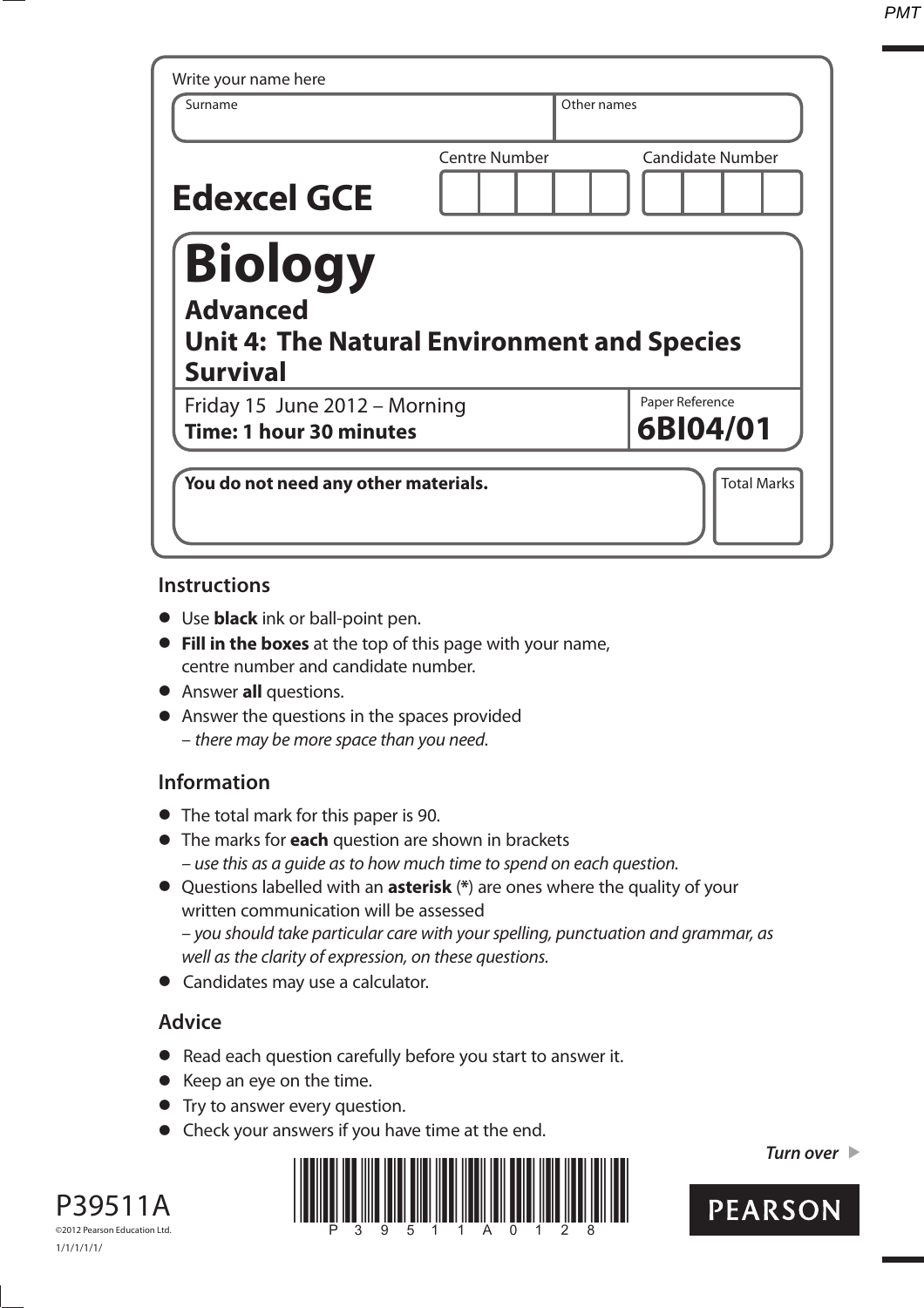# **Answer ALL questions.**

### Some questions must be answered with a cross in a box  $\boxtimes$ . If you change your mind about an answer, put a line through the box  $\boxtimes$  and then mark your new answer with a cross  $\boxtimes$ .

1 The sea anemone, Anthopleura elegantissima, occupies a niche at the secondary and tertiary consumer levels in a food web on the shores of North America.



Neil G. Mcdaniel / Science Photo Library Sea anemone Magnification  $\times 1$ 

At high tide, the sea anemone is active and feeds on a variety of small invertebrate animals and fish. It paralyses its prey using stinging cells on tentacles. The food is then passed into the gut of the sea anemone for digestion by enzymes. The anemones also form the food of various carnivores.

At low tide, the anemones are exposed on the rocks of the shore where they remain stationary until the water returns at high tide.

During this exposure, the tentacles and body of each anemone are contracted into a rounded mass.

(a) Explain what is meant by the term niche, using the sea anemone Anthopleura elegantissima as an example.

 $(3)$ 

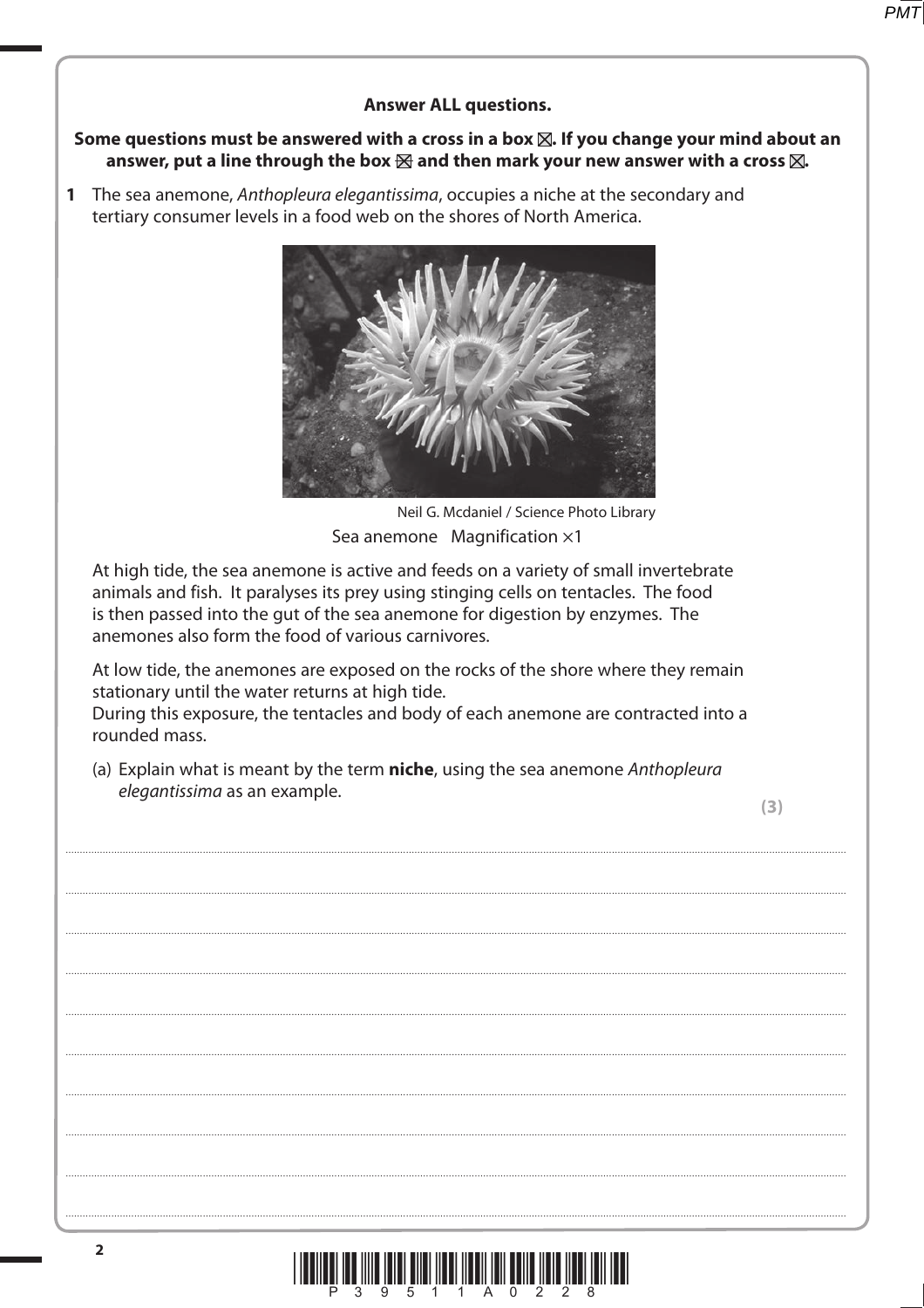| (b) Suggest and explain why the anemones contract when exposed at low tide.                                                                                                                                                                                                                                                                                                                                                                                   | (3)                             |
|---------------------------------------------------------------------------------------------------------------------------------------------------------------------------------------------------------------------------------------------------------------------------------------------------------------------------------------------------------------------------------------------------------------------------------------------------------------|---------------------------------|
|                                                                                                                                                                                                                                                                                                                                                                                                                                                               |                                 |
|                                                                                                                                                                                                                                                                                                                                                                                                                                                               |                                 |
|                                                                                                                                                                                                                                                                                                                                                                                                                                                               |                                 |
|                                                                                                                                                                                                                                                                                                                                                                                                                                                               |                                 |
|                                                                                                                                                                                                                                                                                                                                                                                                                                                               |                                 |
|                                                                                                                                                                                                                                                                                                                                                                                                                                                               |                                 |
|                                                                                                                                                                                                                                                                                                                                                                                                                                                               |                                 |
|                                                                                                                                                                                                                                                                                                                                                                                                                                                               |                                 |
|                                                                                                                                                                                                                                                                                                                                                                                                                                                               |                                 |
|                                                                                                                                                                                                                                                                                                                                                                                                                                                               |                                 |
|                                                                                                                                                                                                                                                                                                                                                                                                                                                               |                                 |
|                                                                                                                                                                                                                                                                                                                                                                                                                                                               |                                 |
|                                                                                                                                                                                                                                                                                                                                                                                                                                                               |                                 |
|                                                                                                                                                                                                                                                                                                                                                                                                                                                               | $\overline{\mathbf{3}}$         |
| $\begin{array}{c} \text{if} \ \text{if} \ \text{if} \ \text{if} \ \text{if} \ \text{if} \ \text{if} \ \text{if} \ \text{if} \ \text{if} \ \text{if} \ \text{if} \ \text{if} \ \text{if} \ \text{if} \ \text{if} \ \text{if} \ \text{if} \ \text{if} \ \text{if} \ \text{if} \ \text{if} \ \text{if} \ \text{if} \ \text{if} \ \text{if} \ \text{if} \ \text{if} \ \text{if} \ \text{if} \ \text{if} \ \text{if} \ \text{if} \ \text{if} \ \text{if} \ \text{$ | Turn over $\blacktriangleright$ |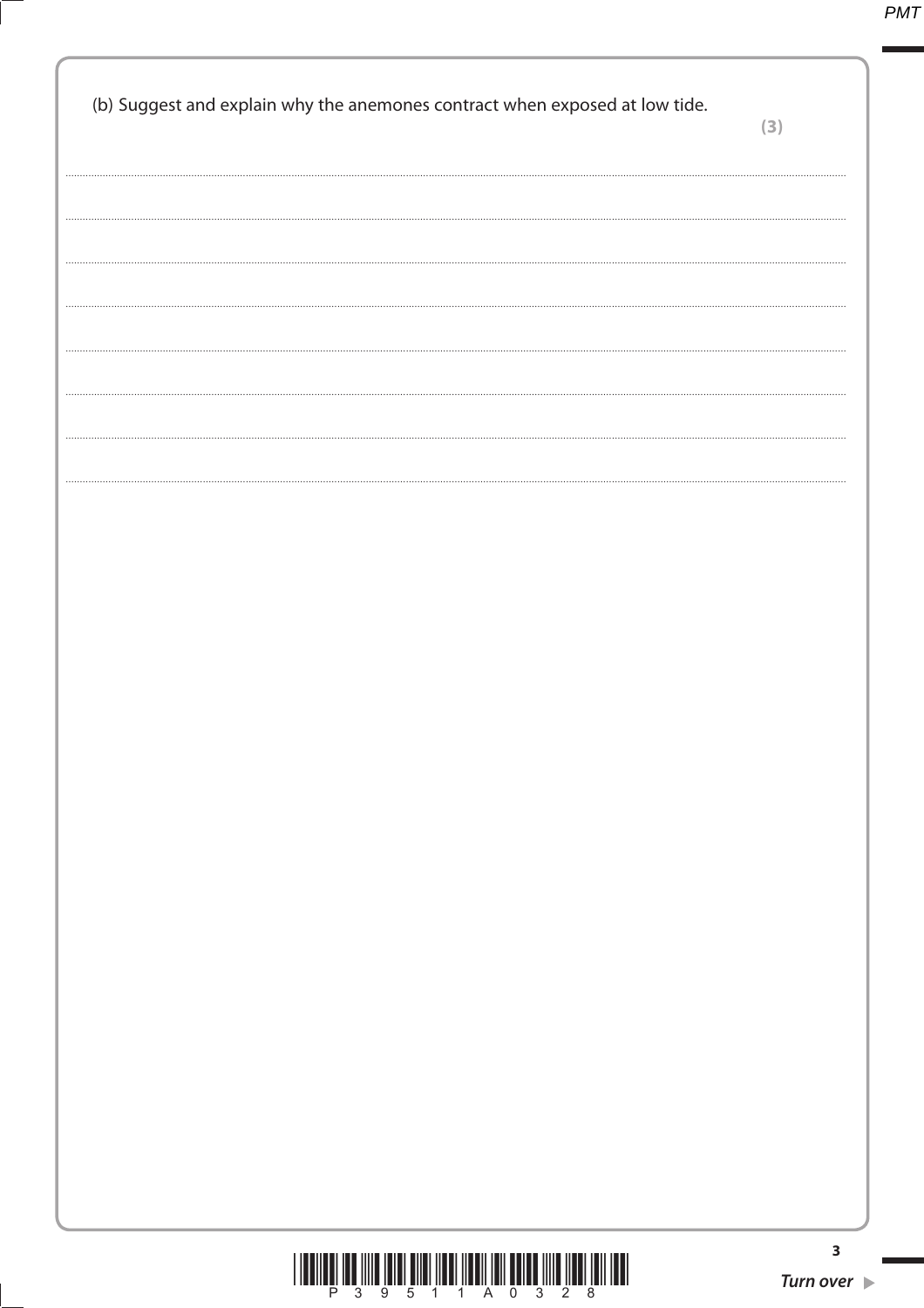(c) Line transects were used to study the effects of abiotic factors on the distribution of A. elegantissima on a rocky shore. In this study, line transects were taken from the upper shore to the low water mark.

| Quadrat        | <b>Mean height above</b><br>low water mark<br>/m | <b>Mean rock</b><br>temperature<br>$\overline{C}$ | <b>Mean number of</b><br>A. elegantissima |
|----------------|--------------------------------------------------|---------------------------------------------------|-------------------------------------------|
| $\mathbf{1}$   | 3.9                                              | 12                                                | $\boldsymbol{0}$                          |
| $\overline{2}$ | 3.6                                              | 12                                                | $\boldsymbol{0}$                          |
| 3              | 3.7                                              | 12                                                | $\mathbf 0$                               |
| 4              | 3.4                                              | 13                                                | 5                                         |
| 5              | 3.2                                              | 12                                                | 10                                        |
| 6              | 3.0                                              | 12                                                | 21                                        |
| 7              | 2.9                                              | 11                                                | 32                                        |
| 8              | 2.5                                              | 12                                                | 56                                        |
| 9              | 2.4                                              | 12                                                | 68                                        |
| 10             | 2.1                                              | 13                                                | 55                                        |
| 11             | 1.7                                              | 13                                                | 76                                        |
| 12             | 1.2                                              | 12                                                | 45                                        |
| 13             | 0.9                                              | 12                                                | 25                                        |
| 14             | 0.6                                              | 12                                                | 18                                        |
| 15             | 0.0                                              | 12                                                | 21                                        |

The mean results from these line transects are shown in the table below.

(i) Place a cross  $\boxtimes$  in the box next to the term that describes the type of sampling that uses line transects to study the distribution of A. elegantissima.

**(1)**

- **A** controlled
- **B** random
- **C** systematic
- **D** trial and error

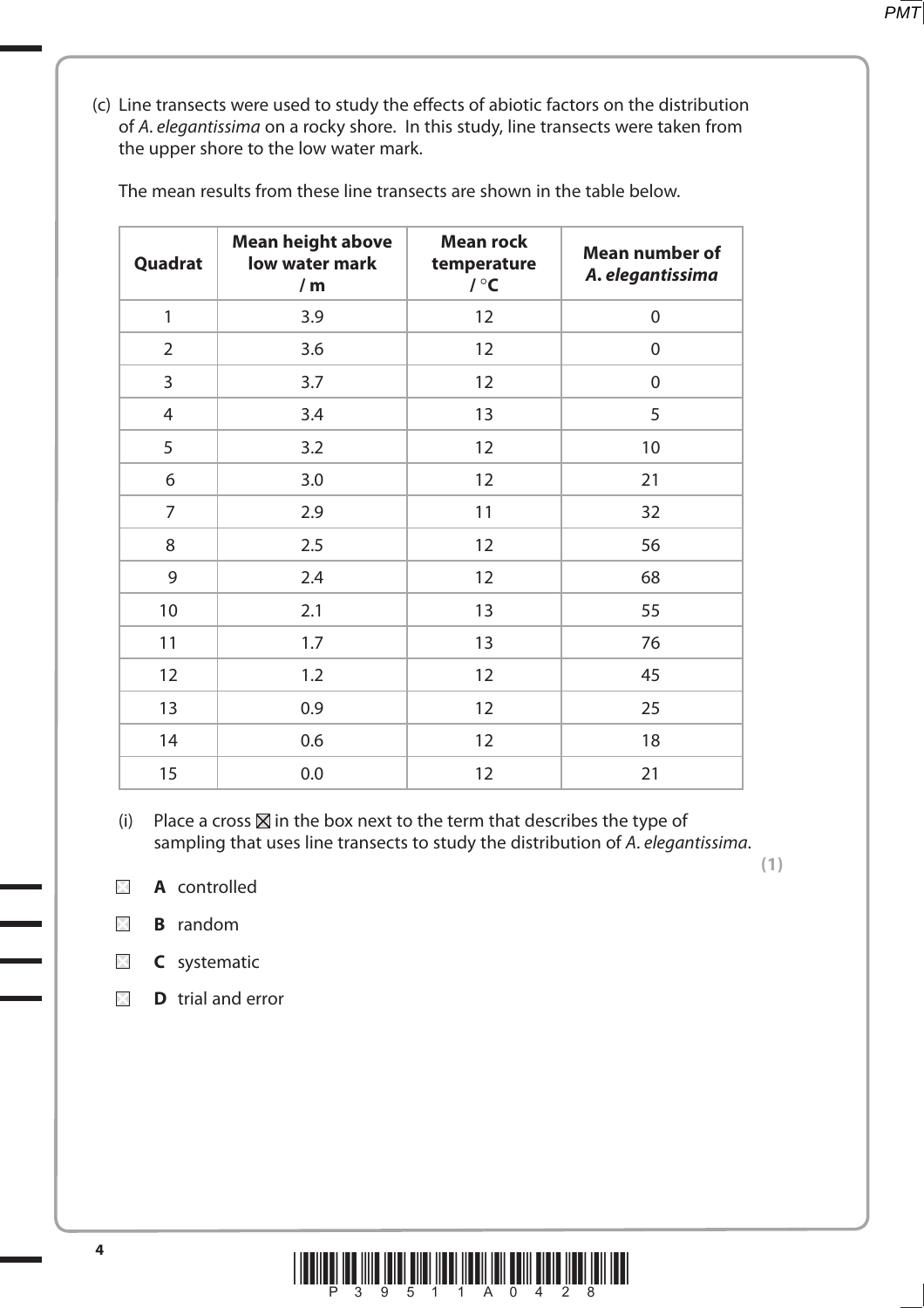|  | (ii) Describe and suggest explanations for the effects of these two abiotic factors<br>on the distribution of A. elegantissima on this shore.                                                | (3) |
|--|----------------------------------------------------------------------------------------------------------------------------------------------------------------------------------------------|-----|
|  |                                                                                                                                                                                              |     |
|  |                                                                                                                                                                                              |     |
|  |                                                                                                                                                                                              |     |
|  |                                                                                                                                                                                              |     |
|  |                                                                                                                                                                                              |     |
|  |                                                                                                                                                                                              |     |
|  | (iii) Suggest how these data could be analysed to assess the relationship<br>between the two abiotic factors, shown in the table, and the distribution of<br>A. elegantissima on this shore. |     |
|  |                                                                                                                                                                                              | (2) |
|  |                                                                                                                                                                                              |     |
|  |                                                                                                                                                                                              |     |
|  |                                                                                                                                                                                              |     |
|  |                                                                                                                                                                                              |     |
|  |                                                                                                                                                                                              |     |
|  |                                                                                                                                                                                              |     |
|  |                                                                                                                                                                                              |     |
|  | (Total for Question 1 = 12 marks)                                                                                                                                                            |     |



 $\overline{\mathbf{5}}$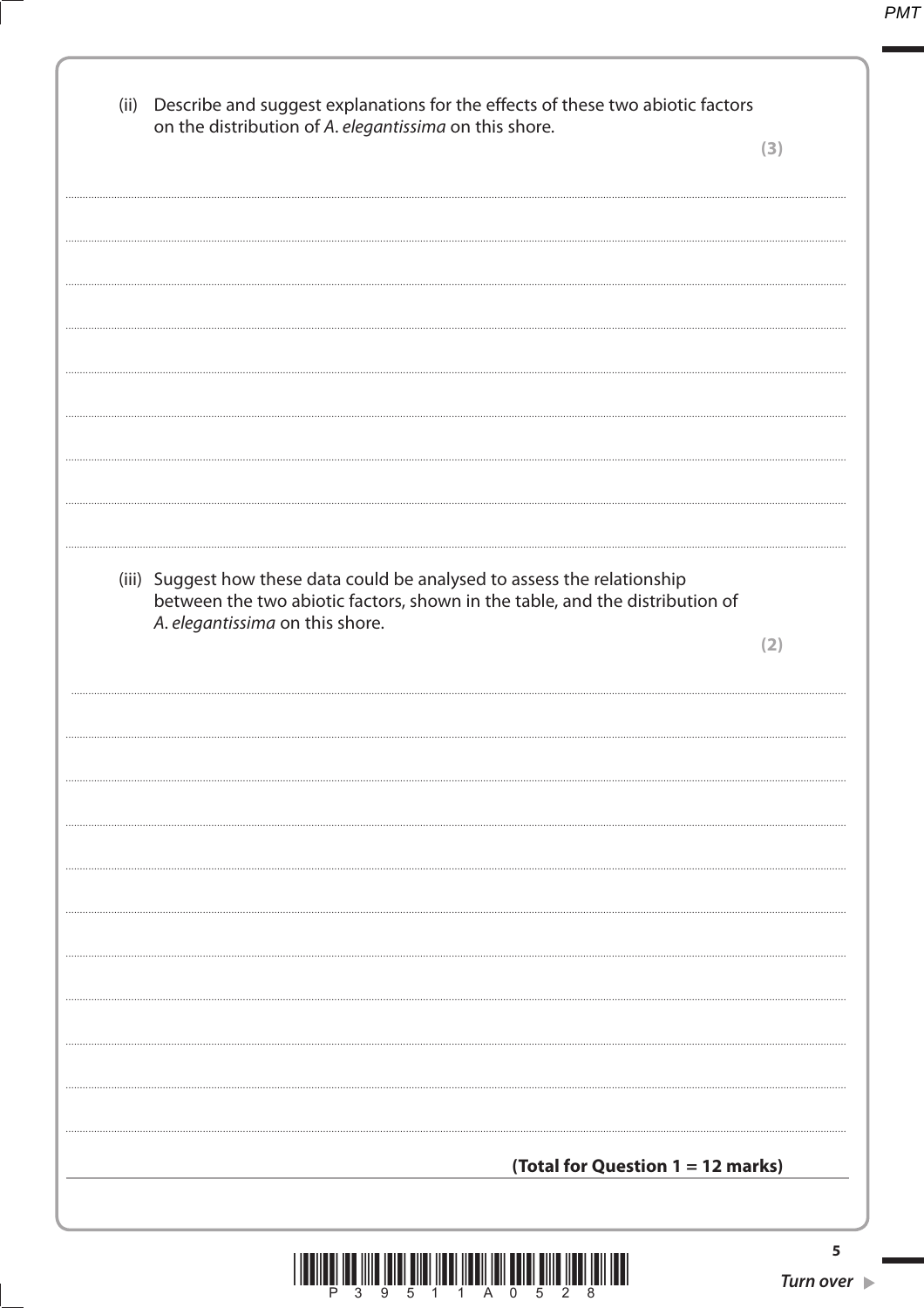|             | 2 Certain herbivores, such as cows, contain bacteria in their stomachs.                                                                                    |     |
|-------------|------------------------------------------------------------------------------------------------------------------------------------------------------------|-----|
|             | These bacteria produce enzymes that can digest cellulose and other organic<br>compounds in the plant material that the cows eat.                           |     |
|             | As a result of the bacterial activity, methane and carbon dioxide are released. These<br>gases pass into the atmosphere as the cow burps or exhales.       |     |
| $(a)$ (i)   | Place a cross $\boxtimes$ in the box next to the term used to describe the type of<br>chemical reaction involved in the digestion of cellulose by enzymes. | (1) |
| $\boxtimes$ | A autolysis                                                                                                                                                |     |
| $\times$    | <b>B</b> haemolysis                                                                                                                                        |     |
| $\boxtimes$ | C hydrolysis                                                                                                                                               |     |
| $\times$    | D photolysis                                                                                                                                               |     |
| (ii)        | Place a cross $\boxtimes$ in the box next to the most likely product of the digestion of<br>cellulose by the bacteria.                                     | (1) |
| X           | A amino acids                                                                                                                                              |     |
|             |                                                                                                                                                            |     |
| $\boxtimes$ | <b>B</b> fatty acids                                                                                                                                       |     |
| $\times$    | C glucose                                                                                                                                                  |     |
| $\times$    | D glycerol                                                                                                                                                 |     |
|             | (b) Suggest why these bacteria need to have special adaptations to live in the                                                                             |     |
|             | stomach of a cow.                                                                                                                                          |     |
|             |                                                                                                                                                            |     |
|             |                                                                                                                                                            |     |
|             |                                                                                                                                                            |     |
|             |                                                                                                                                                            |     |
|             |                                                                                                                                                            |     |
|             |                                                                                                                                                            |     |
|             |                                                                                                                                                            |     |
|             |                                                                                                                                                            |     |
|             |                                                                                                                                                            |     |
|             |                                                                                                                                                            |     |
|             |                                                                                                                                                            |     |
|             |                                                                                                                                                            |     |
|             |                                                                                                                                                            |     |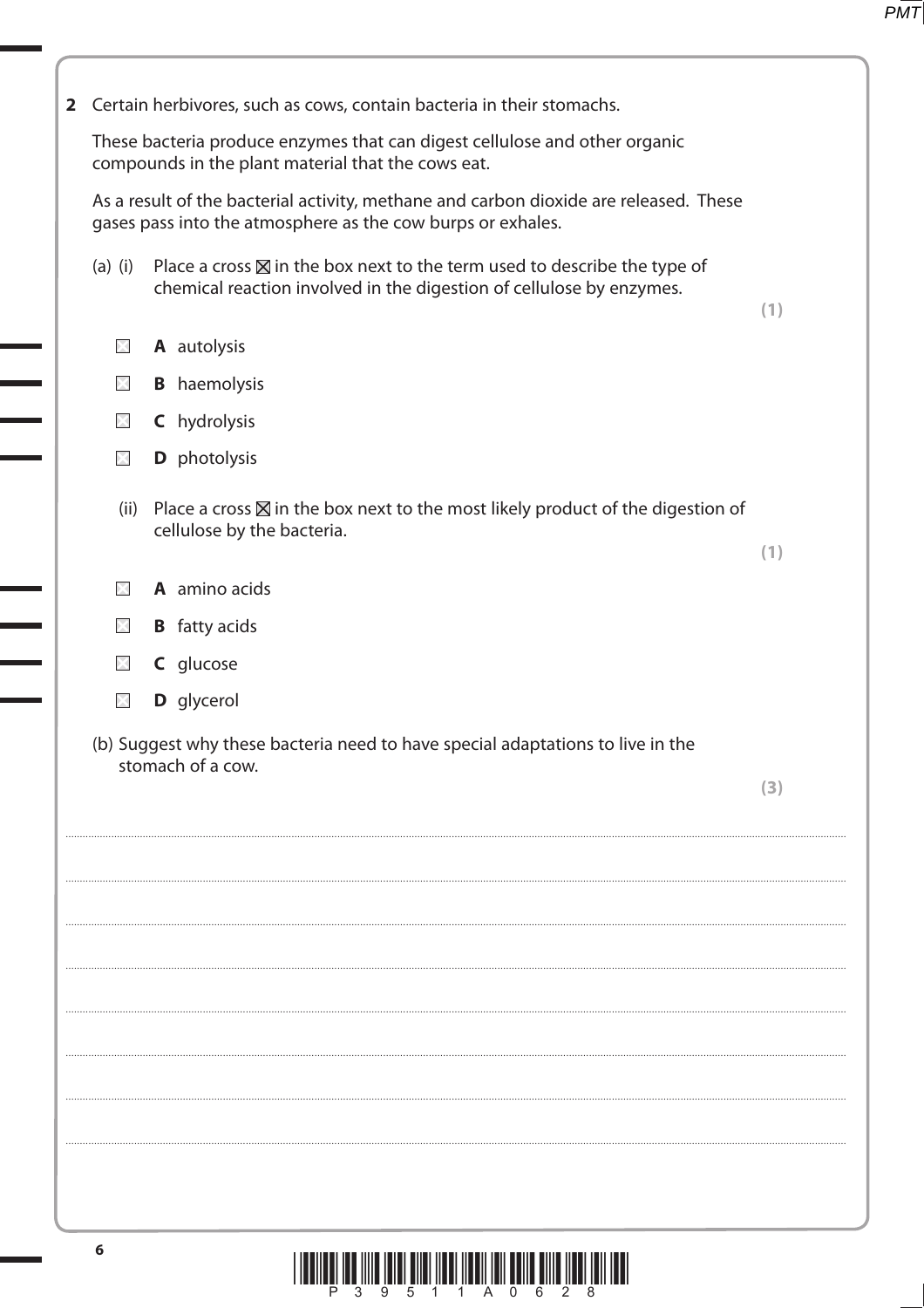(c) On a farm in Wales, an investigation was carried out to assess the effect of diet on the milk yield and methane production of cows.

 A herd of cows was divided into two groups, A and B. The cows in group A were fed a traditional diet and those in group B were fed the same diet with a mixture of chopped hay and straw added.

**Group Diet Mean milk yield per cow / dm3 day–1 Methane emission for each dm3 milk produced / dm3**  $A$  Traditional with no added material and the control of the control of the control of the control of the control of the control of t<br>and the control of the control of the control of the control of the control of the control of the control of th  $\mathsf{B}$  Traditional with added chopped hay and straw 27.6 24.0

The table below shows the results of this investigation.

 (i) Using the information in the table, calculate the rate of methane production per cow on each of the two diets.

**(2)**

Group A = ...........................................................................................................................

Group B = ...........................................................................................................................

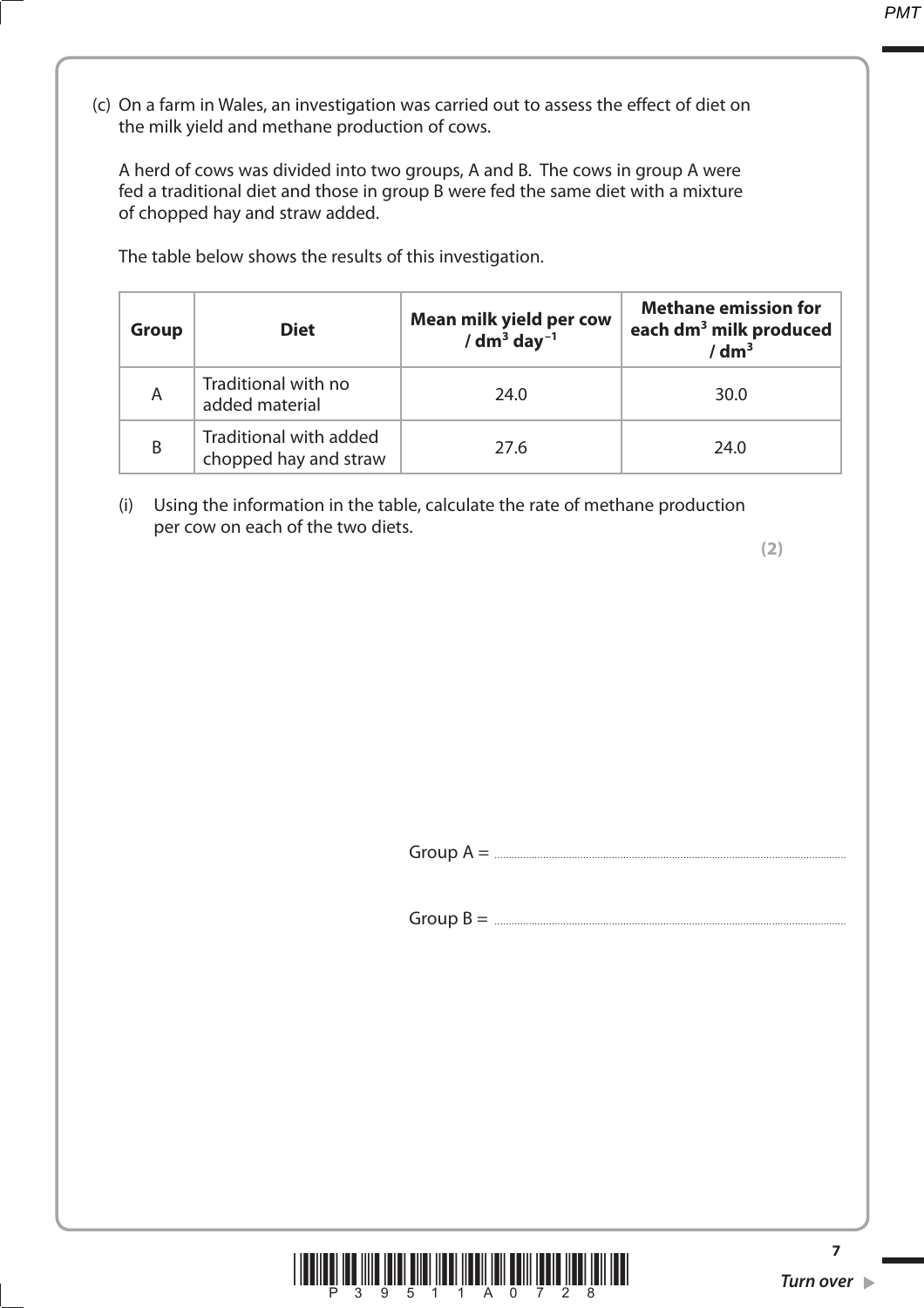|   | *(ii) Scientists have estimated that if all cattle in Britain were fed on a diet with<br>added chopped hay and straw, there would also be an annual reduction of at<br>least 1.6 million tonnes of carbon dioxide released into the atmosphere. |     |
|---|-------------------------------------------------------------------------------------------------------------------------------------------------------------------------------------------------------------------------------------------------|-----|
|   | With reference to your answer in (c)(i) and the information on carbon dioxide<br>release, suggest why the new diet may be supported by organisations that<br>are concerned about global warming.                                                |     |
|   |                                                                                                                                                                                                                                                 | (5) |
|   |                                                                                                                                                                                                                                                 |     |
|   |                                                                                                                                                                                                                                                 |     |
|   |                                                                                                                                                                                                                                                 |     |
|   |                                                                                                                                                                                                                                                 |     |
|   |                                                                                                                                                                                                                                                 |     |
|   |                                                                                                                                                                                                                                                 |     |
|   |                                                                                                                                                                                                                                                 |     |
|   |                                                                                                                                                                                                                                                 |     |
|   |                                                                                                                                                                                                                                                 |     |
|   |                                                                                                                                                                                                                                                 |     |
|   |                                                                                                                                                                                                                                                 |     |
|   |                                                                                                                                                                                                                                                 |     |
|   |                                                                                                                                                                                                                                                 |     |
|   |                                                                                                                                                                                                                                                 |     |
|   | (Total for Question 2 = 12 marks)                                                                                                                                                                                                               |     |
|   |                                                                                                                                                                                                                                                 |     |
|   |                                                                                                                                                                                                                                                 |     |
|   |                                                                                                                                                                                                                                                 |     |
|   |                                                                                                                                                                                                                                                 |     |
| 8 |                                                                                                                                                                                                                                                 |     |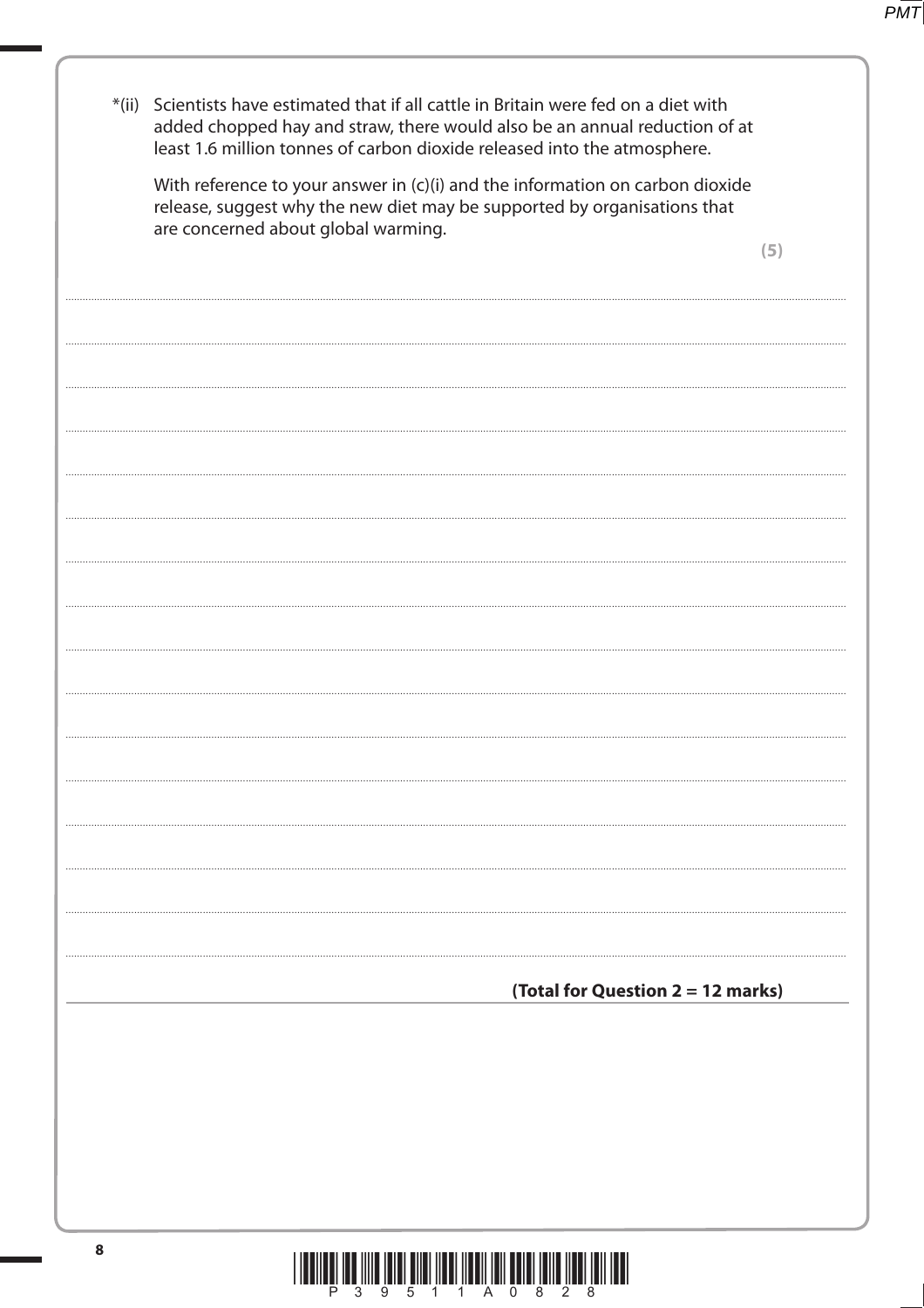| $\mathbf{3}$ | Clear areas with no trees can be found within many forests. These areas usually<br>have communities of animals and plants which are different from those found in<br>the wooded parts of the forest. These clear areas are maintained by the grazing of<br>animals such as rabbits and deer. |                                      |
|--------------|----------------------------------------------------------------------------------------------------------------------------------------------------------------------------------------------------------------------------------------------------------------------------------------------|--------------------------------------|
|              | (a) Describe what might happen to the clear areas in forests, over a long period of<br>time, if the numbers of rabbits and deer decreased.                                                                                                                                                   |                                      |
|              |                                                                                                                                                                                                                                                                                              | (3)                                  |
|              |                                                                                                                                                                                                                                                                                              |                                      |
|              |                                                                                                                                                                                                                                                                                              |                                      |
|              |                                                                                                                                                                                                                                                                                              |                                      |
|              |                                                                                                                                                                                                                                                                                              |                                      |
|              |                                                                                                                                                                                                                                                                                              |                                      |
|              |                                                                                                                                                                                                                                                                                              |                                      |
|              |                                                                                                                                                                                                                                                                                              |                                      |
|              |                                                                                                                                                                                                                                                                                              |                                      |
|              |                                                                                                                                                                                                                                                                                              |                                      |
|              |                                                                                                                                                                                                                                                                                              |                                      |
|              |                                                                                                                                                                                                                                                                                              |                                      |
|              |                                                                                                                                                                                                                                                                                              |                                      |
|              |                                                                                                                                                                                                                                                                                              |                                      |
|              |                                                                                                                                                                                                                                                                                              |                                      |
|              |                                                                                                                                                                                                                                                                                              |                                      |
|              |                                                                                                                                                                                                                                                                                              |                                      |
|              |                                                                                                                                                                                                                                                                                              |                                      |
|              |                                                                                                                                                                                                                                                                                              |                                      |
|              |                                                                                                                                                                                                                                                                                              |                                      |
|              |                                                                                                                                                                                                                                                                                              |                                      |
|              | P.<br>3<br>95<br>1 1 A 0 9<br>2 8                                                                                                                                                                                                                                                            | 9<br>Turn over $\blacktriangleright$ |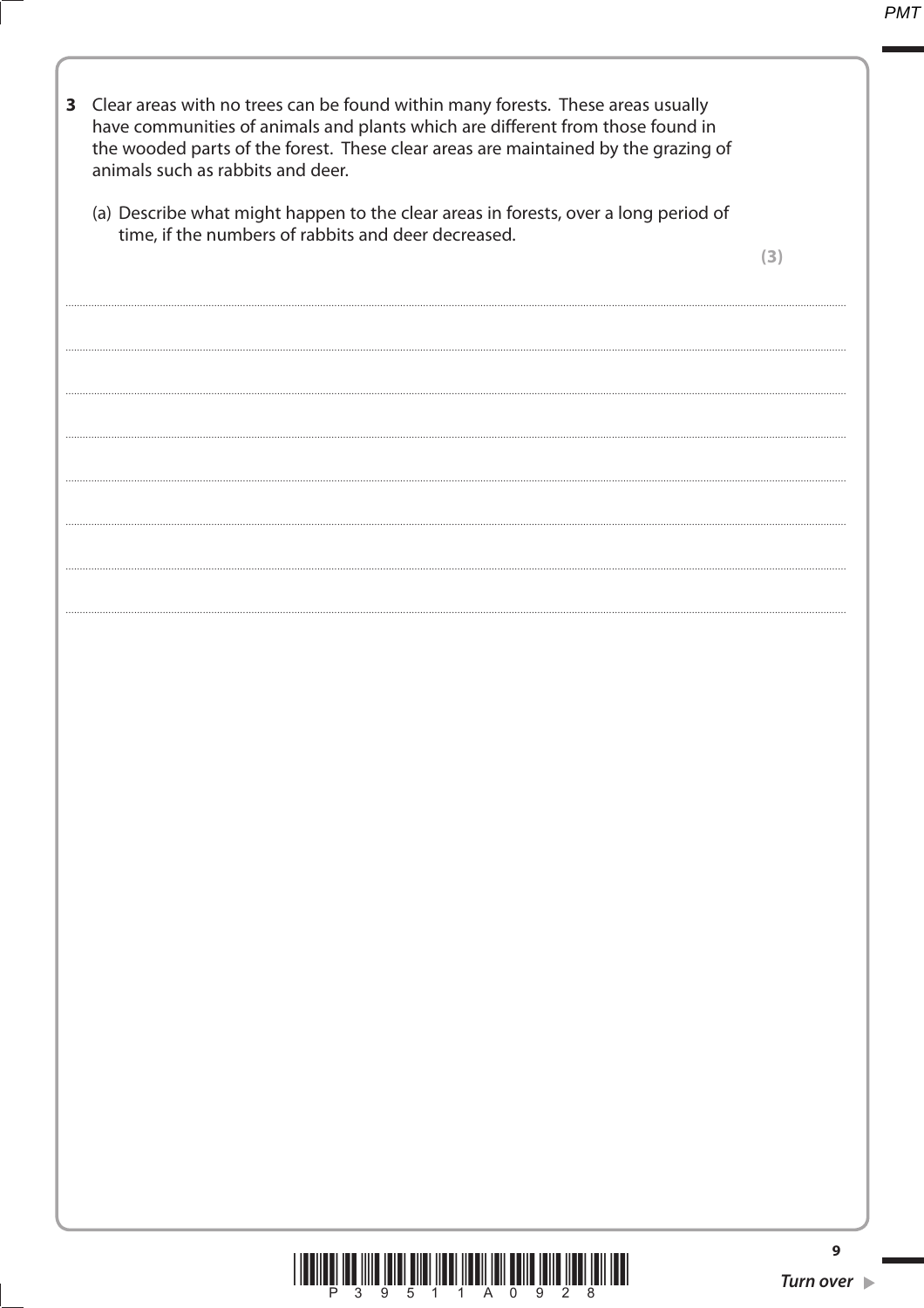(b) The butterfly Boloria selene (Small Pearl-bordered Fritillary) can be found in many of the clear areas of British forests.



Small Pearl-bordered Fritillary Magnification ×1.5

This butterfly lays its eggs on low-growing plants such as Viola riviniana (Dog Violet), on which the caterpillars feed when they hatch.

The adult butterflies feed on nectar from plants such as Ajuga reptans (Bugle) and other low-growing species.

Since the plants on which the butterfly depends are able to grow only in forest clearings, small reproductively-isolated populations of *B. selene* can be identified in many forests.

(i) The distribution of plants in a forest is affected by many abiotic factors.

Name one of these factors and suggest how this factor could affect the distribution of the low-growing plants within the clear areas of a forest.

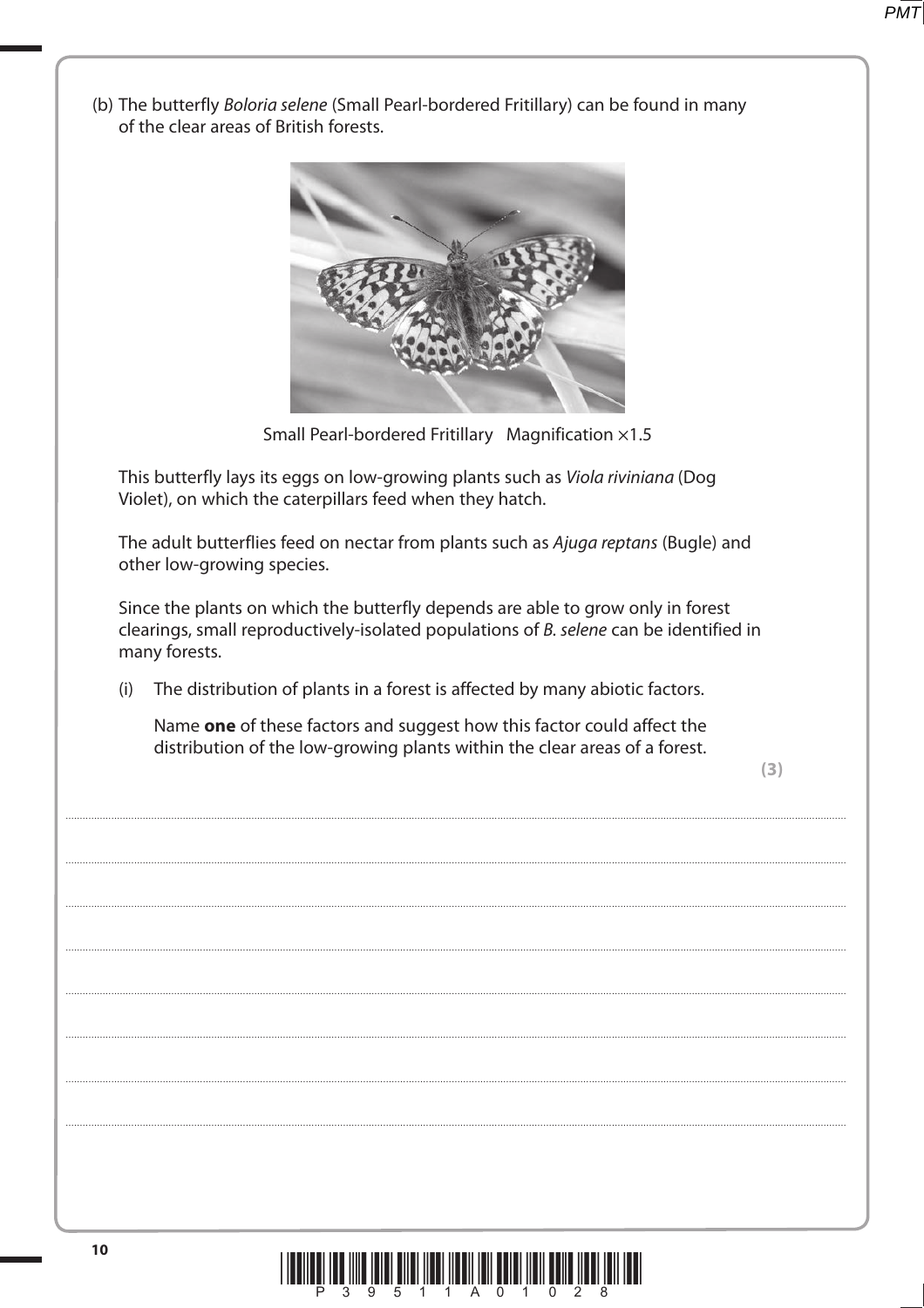(ii) Explain what is meant by the term reproductively-isolated populations of B. selene.  $(3)$ (iii) Suggest why it is unlikely that any individuals within a population of B. selene would survive if the numbers of rabbits and deer decreased.  $(3)$ (Total for Question 3 = 12 marks)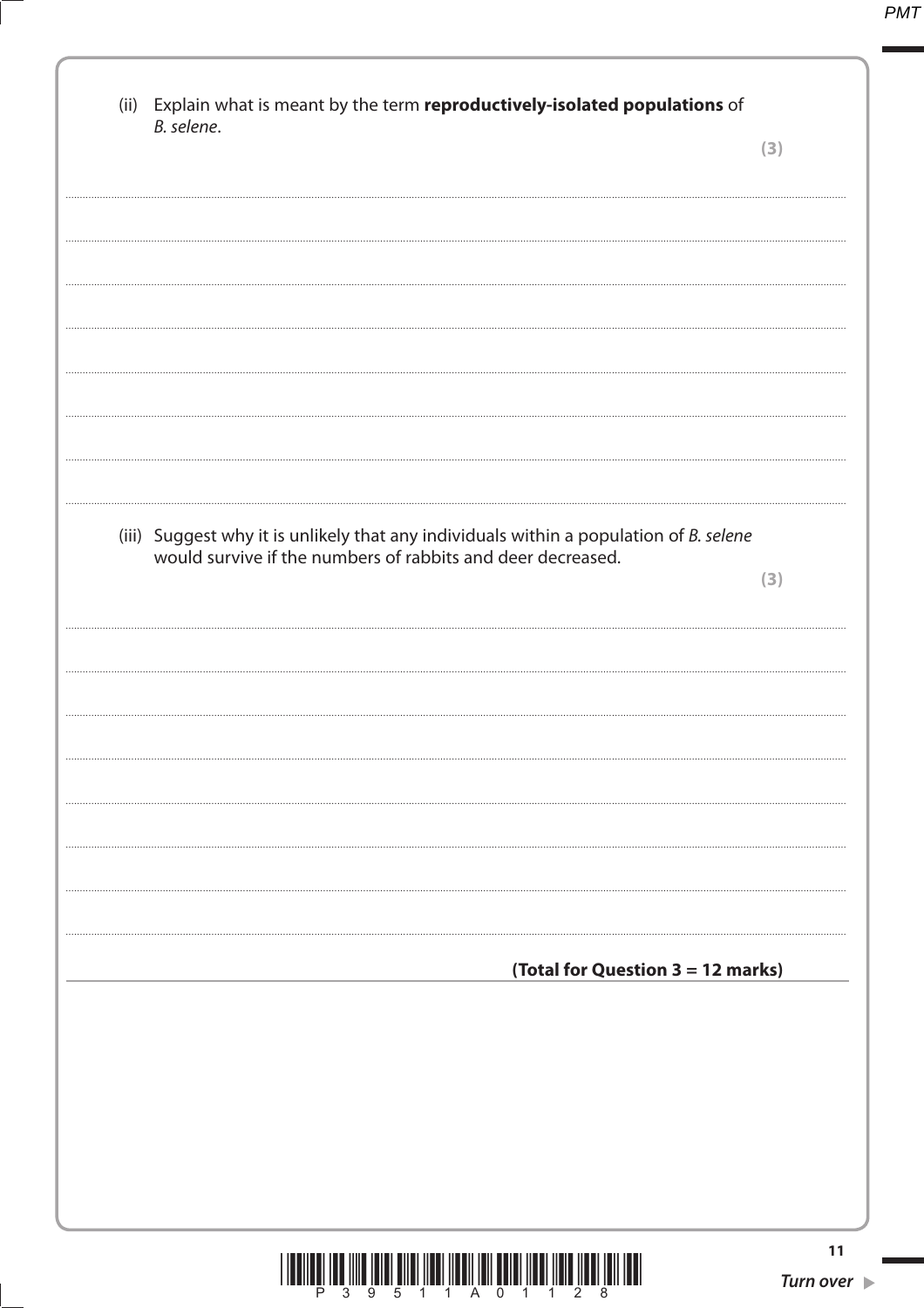| 4 |             | Photosynthesis involves the fixation of carbon dioxide in chloroplasts.                                                                                                                                                                                                                          |     |
|---|-------------|--------------------------------------------------------------------------------------------------------------------------------------------------------------------------------------------------------------------------------------------------------------------------------------------------|-----|
|   |             | (a) Place a cross $\boxtimes$ in the box next to the region of the chloroplast that would be<br>involved in the fixation of carbon dioxide.                                                                                                                                                      | (1) |
|   | $\times$    | A crista                                                                                                                                                                                                                                                                                         |     |
|   | $\boxtimes$ | <b>B</b> granum                                                                                                                                                                                                                                                                                  |     |
|   | $\bowtie$   | C matrix                                                                                                                                                                                                                                                                                         |     |
|   | $\times$    | <b>D</b> stroma                                                                                                                                                                                                                                                                                  |     |
|   |             | (b) An investigation was carried out into the effect of reducing the carbon dioxide<br>available for photosynthesis. Cells of a unicellular alga were suspended in a<br>solution containing 1.0% carbon dioxide. After 250 seconds, the carbon dioxide in<br>the solution was reduced to 0.003%. |     |
|   |             | The cells were illuminated with a bright light and some were removed at regular<br>time intervals for 500 seconds. The concentrations of ribulose bisphosphate (RuBP)<br>and glycerate 3-phosphate (GP) in the cells were measured.                                                              |     |
|   | (i)         | Suggest two reasons why a suspension of cells of a unicellular alga, in a<br>solution, is more suitable for this investigation than using leaves.                                                                                                                                                |     |
|   |             |                                                                                                                                                                                                                                                                                                  | (2) |
|   | (ii)        | Suggest why it would be advisable to illuminate the cells at a high light<br>intensity during this investigation.                                                                                                                                                                                | (3) |
|   |             |                                                                                                                                                                                                                                                                                                  |     |
|   |             |                                                                                                                                                                                                                                                                                                  |     |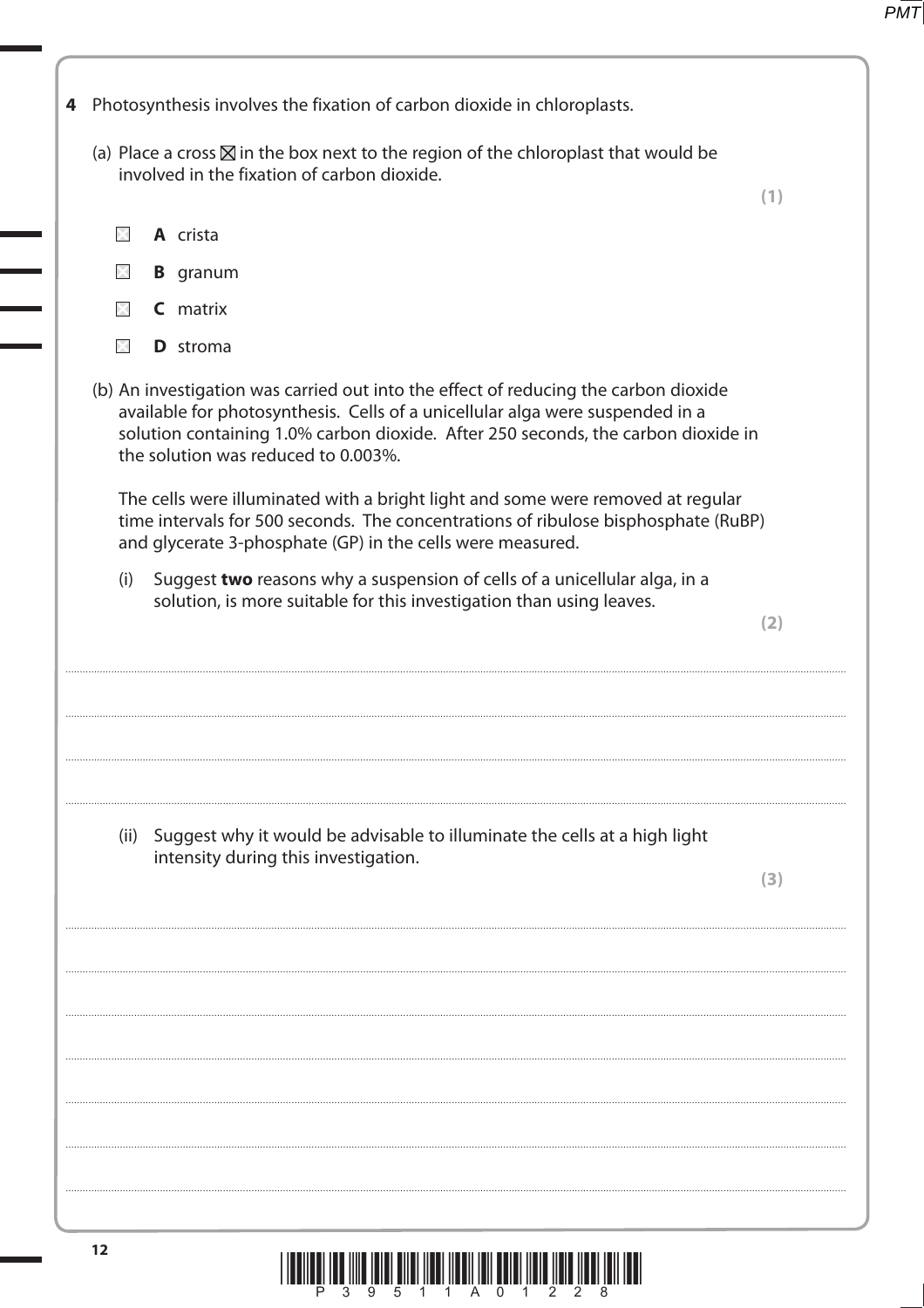

Turn over  $\blacktriangleright$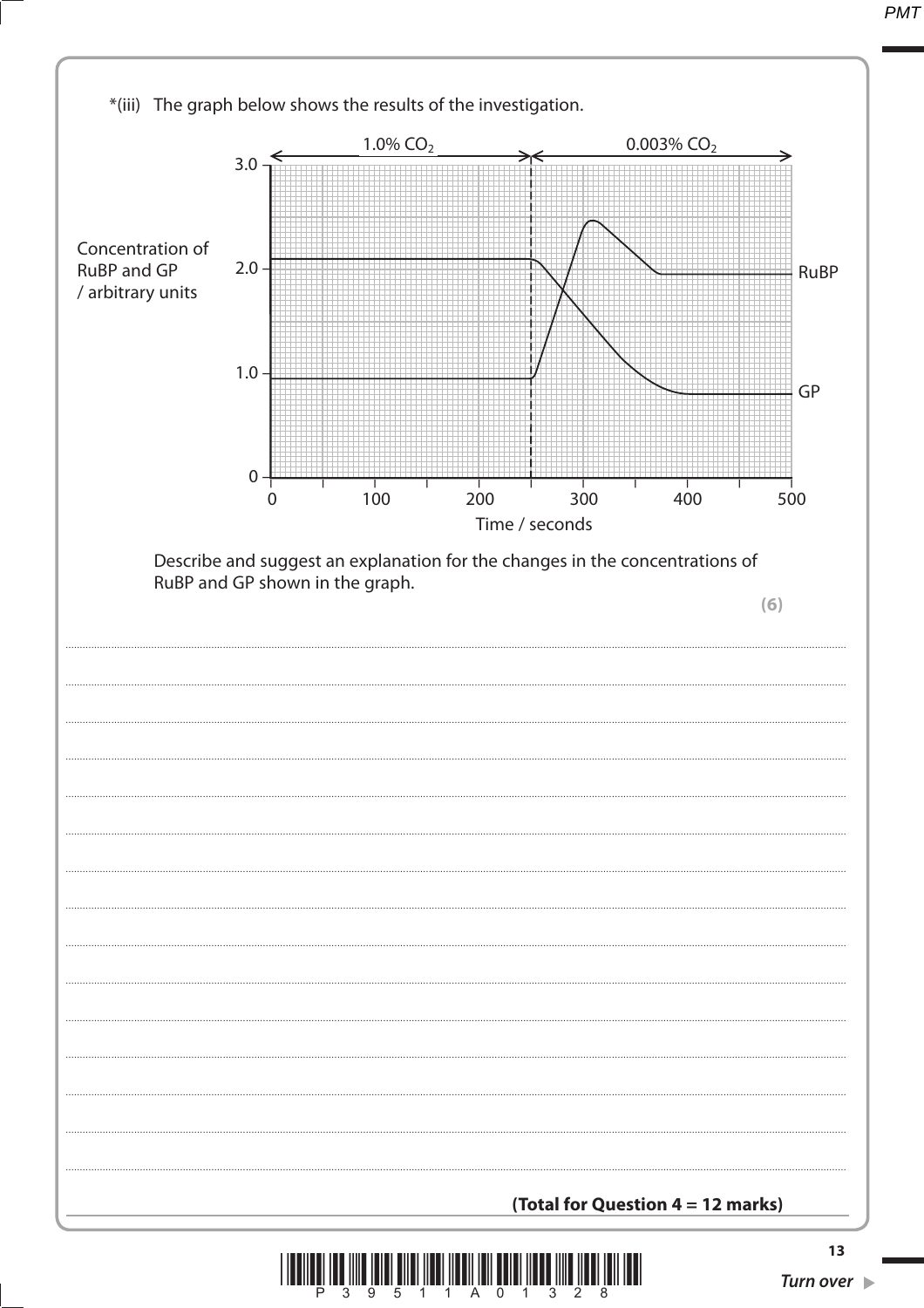**(1)**

**5** A pathologist was called to examine the body of a young man found partly-buried in a shallow grave. The initial examination of the body provided evidence that could be used to estimate the time of death of the young man.

 One source of evidence used for an estimation of the time of death was the remains of insects found on the body.

 The table below describes some of the types of insect remains found and the pathologist's notes.

| <b>Type of insect</b>            | Life cycle stage         | <b>Pathologist's notes</b> |
|----------------------------------|--------------------------|----------------------------|
| Chrysomya rufifacies (blowflies) | Pupa cases               | Pupa cases empty           |
| Dermestes maculates (beetles)    | Third stage larval skins | Good condition             |
| Necrobia rufipes (beetles)       | Adult                    | Active                     |

- (a) Place a cross  $\boxtimes$  in the box next to the term that describes the use of evidence provided by insect remains on a dead body.
	- **A** forensic bryology
	- **B** forensic entomology
	- **C** forensic mycology
	- **D** forensic neurology

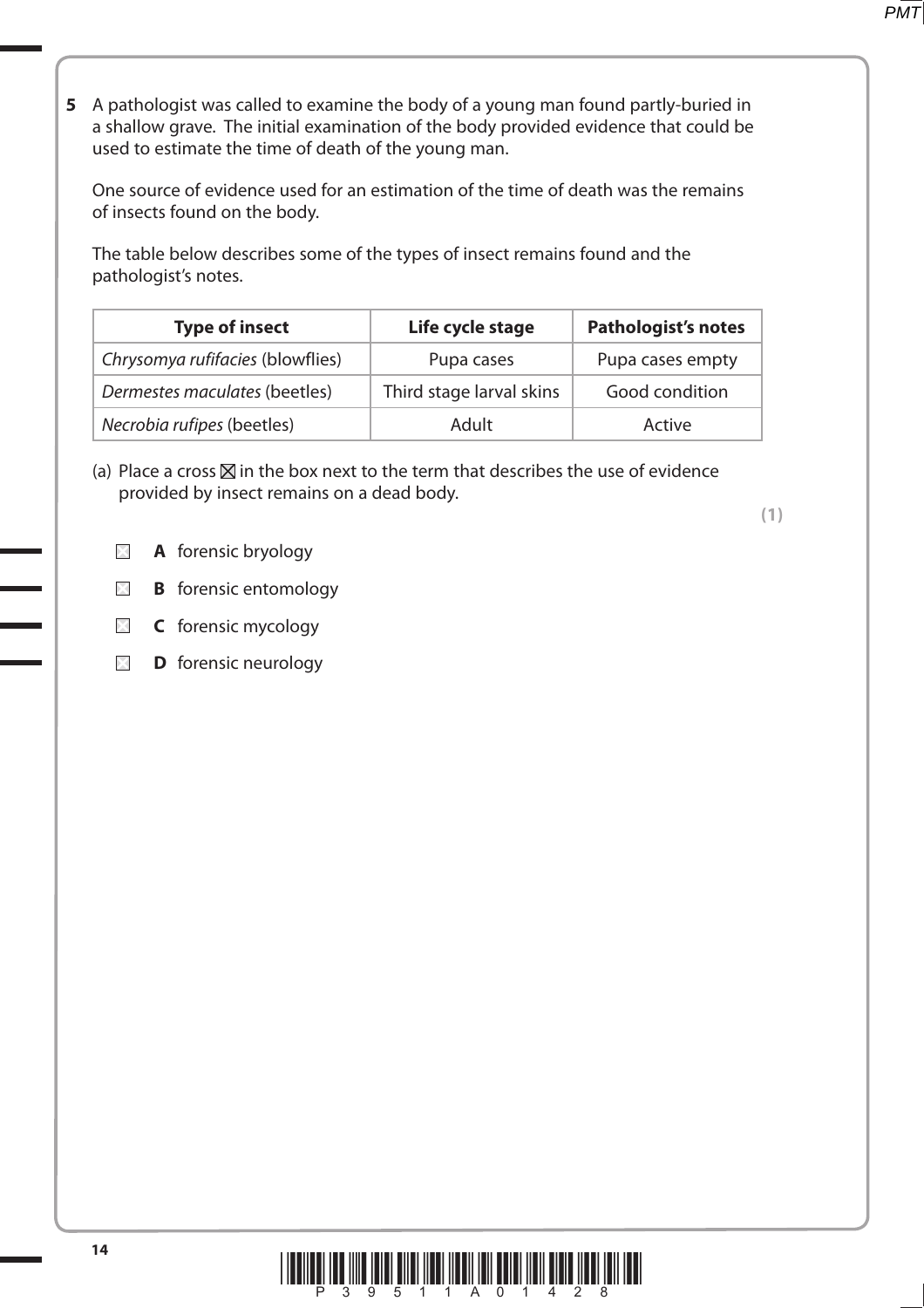|             | (b) The flow diagram below shows the main stages in the life cycle of blowflies and<br>beetles.                                                                                     |     |
|-------------|-------------------------------------------------------------------------------------------------------------------------------------------------------------------------------------|-----|
|             | $EGG \rightarrow LARVA \rightarrow PUPA \rightarrow ADULT$                                                                                                                          |     |
| (i)         | Place a cross $\times$ in the box next to the factor that would have the most effect<br>on the rate of development of each stage of the life cycle of insects on this<br>dead body. | (1) |
| $\times$    | A interspecific competition                                                                                                                                                         |     |
| $\times$    | <b>B</b> light                                                                                                                                                                      |     |
| $\boxtimes$ | C predation by birds                                                                                                                                                                |     |
| X           | <b>D</b> temperature                                                                                                                                                                |     |
| (ii)        | Suggest how the pathologist might use the information in the table and the<br>flow diagram to estimate the time of death of the young man.                                          | (3) |
|             |                                                                                                                                                                                     |     |
|             |                                                                                                                                                                                     |     |
|             |                                                                                                                                                                                     |     |
|             |                                                                                                                                                                                     |     |
|             |                                                                                                                                                                                     |     |
|             |                                                                                                                                                                                     |     |
|             |                                                                                                                                                                                     |     |
|             |                                                                                                                                                                                     |     |
|             |                                                                                                                                                                                     |     |
|             |                                                                                                                                                                                     |     |
|             |                                                                                                                                                                                     |     |
|             |                                                                                                                                                                                     |     |
|             |                                                                                                                                                                                     |     |
|             |                                                                                                                                                                                     |     |
|             |                                                                                                                                                                                     |     |
|             |                                                                                                                                                                                     |     |
|             |                                                                                                                                                                                     |     |
|             |                                                                                                                                                                                     |     |

Turn over  $\blacktriangleright$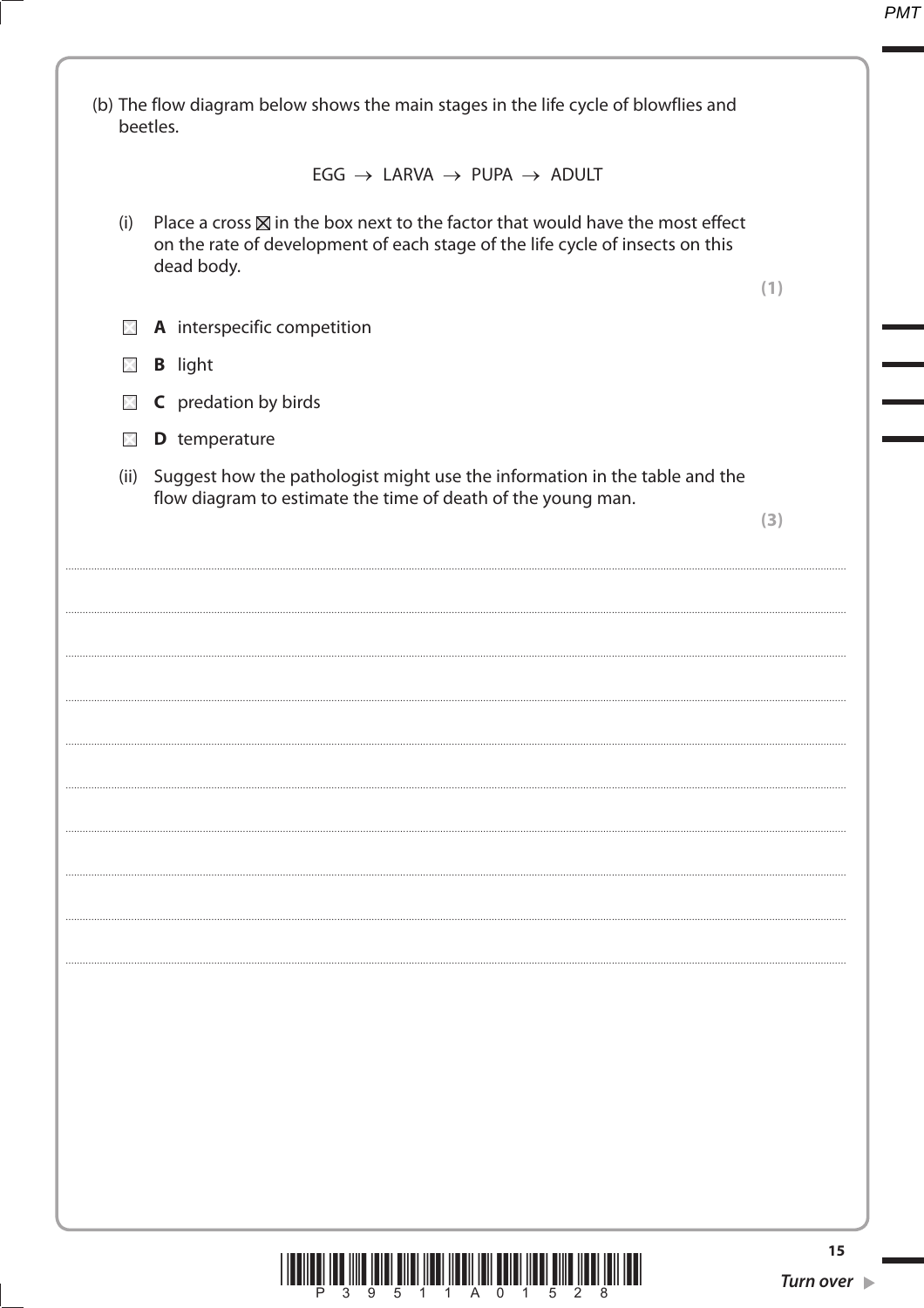(c) Suggest how useful each of the following additional sources of evidence would be for the pathologist in determining the time of death of this young man. Give an explanation for each of your answers. Body temperature  $(i)$  $(2)$ (ii) State of decomposition  $(2)$ (Total for Question 5 = 9 marks) 16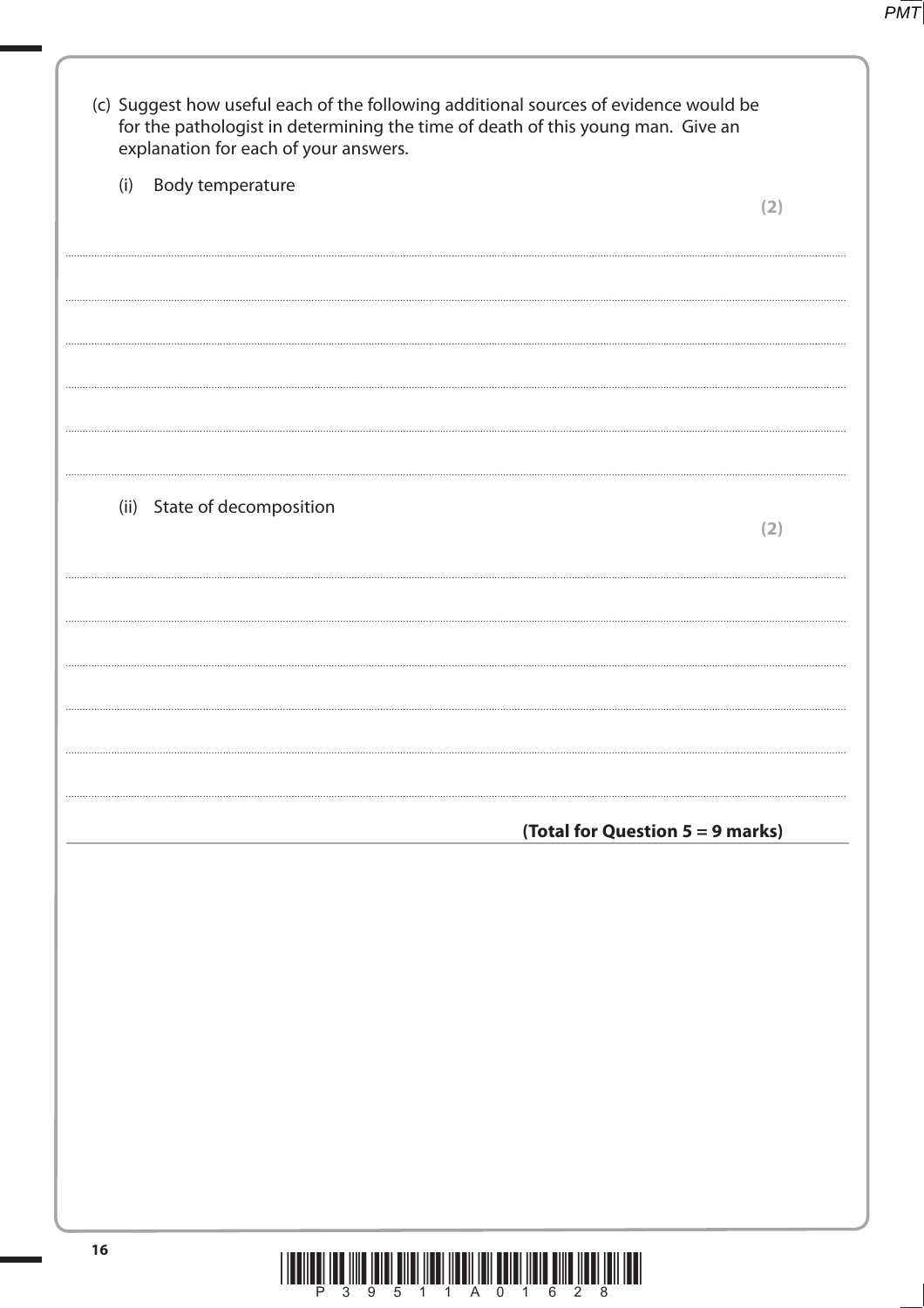- **6** In the immune response, antibodies are produced that are specific to the antigens of the pathogen causing the infection. (a) Place a cross  $\boxtimes$  in the box next to the type of cell that produces antibodies as part of the immune response. **(1) A** erythrocyte **B** macrophage **C** plasma cell
	- **D** thrombocyte
	- (b) In pigs, the disease known as post-weaning multisystematic syndrome (PWMS) is caused by the PCV2 virus. Common symptoms of PWMS include weight loss, breathing difficulties and enlargement of the lymph nodes. Most pigs diagnosed with PWMS will have to be destroyed.

 A new vaccine has been developed to give gilts (female pigs having their first pregnancy) active immunity against PWMS. To test this vaccine, gilts were divided into two groups, A and B.

 Group A gilts were vaccinated against PWMS on day 0, at the start of pregnancy. A second vaccination was given on day 20. A final vaccination was given on day 140, approximately 20 days before they were due to give birth.

Group B gilts were given no vaccine.

 The graph below shows the results of blood tests to measure the concentration of PCV2 antibodies in these two groups.

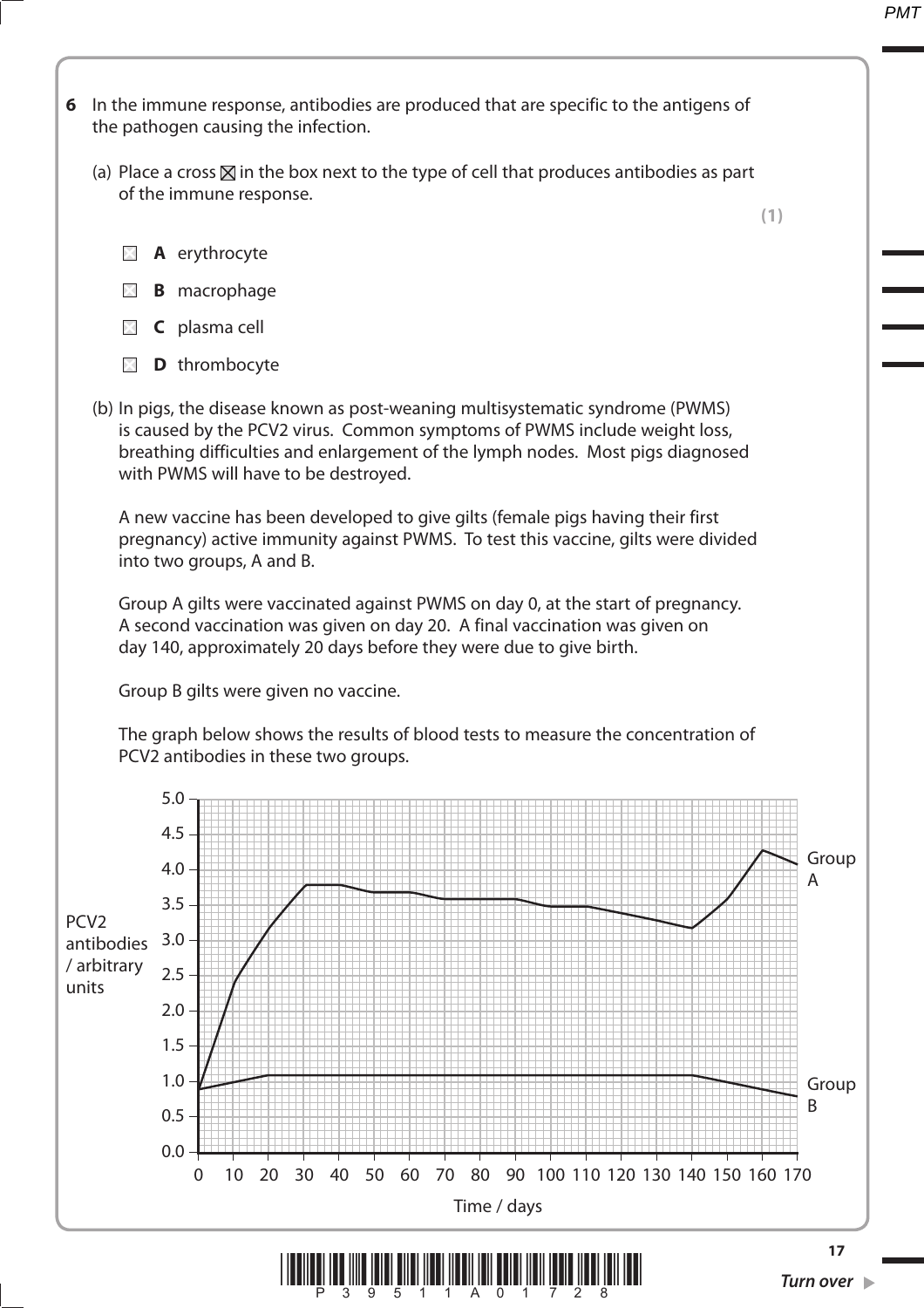|    | (i) Describe how the vaccine gives <b>active immunity</b> against PWMS.                                                    | (3) |
|----|----------------------------------------------------------------------------------------------------------------------------|-----|
|    |                                                                                                                            |     |
|    |                                                                                                                            |     |
|    | (ii) Apart from having no vaccine, suggest how group B should be treated during<br>the test. Give reasons for your answer. | (3) |
|    |                                                                                                                            |     |
|    |                                                                                                                            |     |
|    |                                                                                                                            |     |
|    |                                                                                                                            |     |
|    |                                                                                                                            |     |
|    |                                                                                                                            |     |
|    |                                                                                                                            |     |
|    |                                                                                                                            |     |
| 18 |                                                                                                                            |     |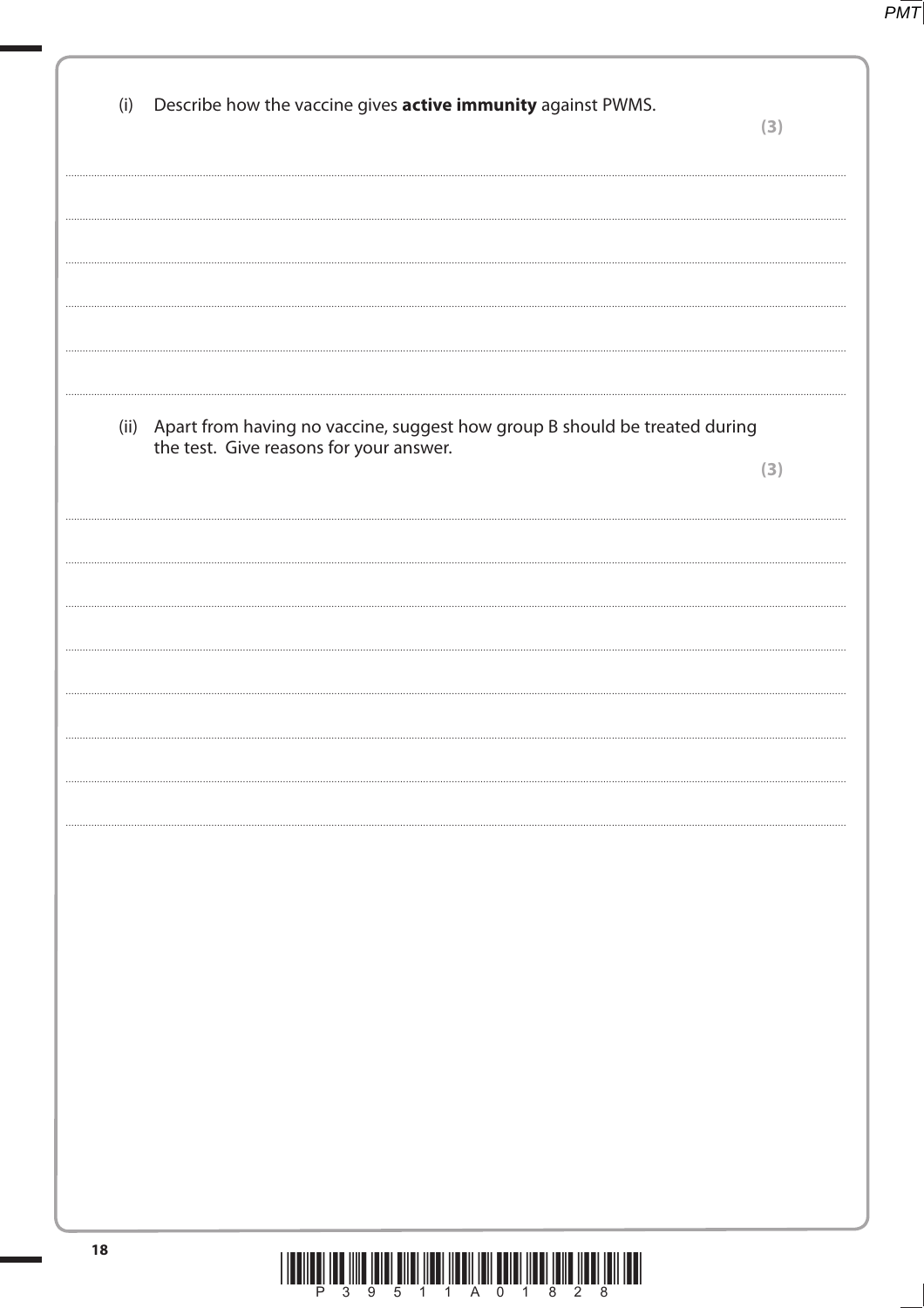| the two groups of gilts during pregnancy. | (3) |
|-------------------------------------------|-----|
|                                           |     |
|                                           |     |
|                                           |     |
|                                           |     |
|                                           |     |
|                                           |     |
|                                           |     |
|                                           |     |
|                                           |     |
|                                           |     |
|                                           |     |
|                                           |     |
|                                           |     |
|                                           |     |
|                                           |     |
|                                           |     |
|                                           |     |
|                                           |     |
|                                           |     |
|                                           |     |
|                                           |     |
|                                           |     |
|                                           |     |
|                                           |     |
|                                           |     |
|                                           |     |
|                                           |     |
|                                           |     |
|                                           |     |
|                                           |     |
|                                           | 19  |
|                                           |     |

1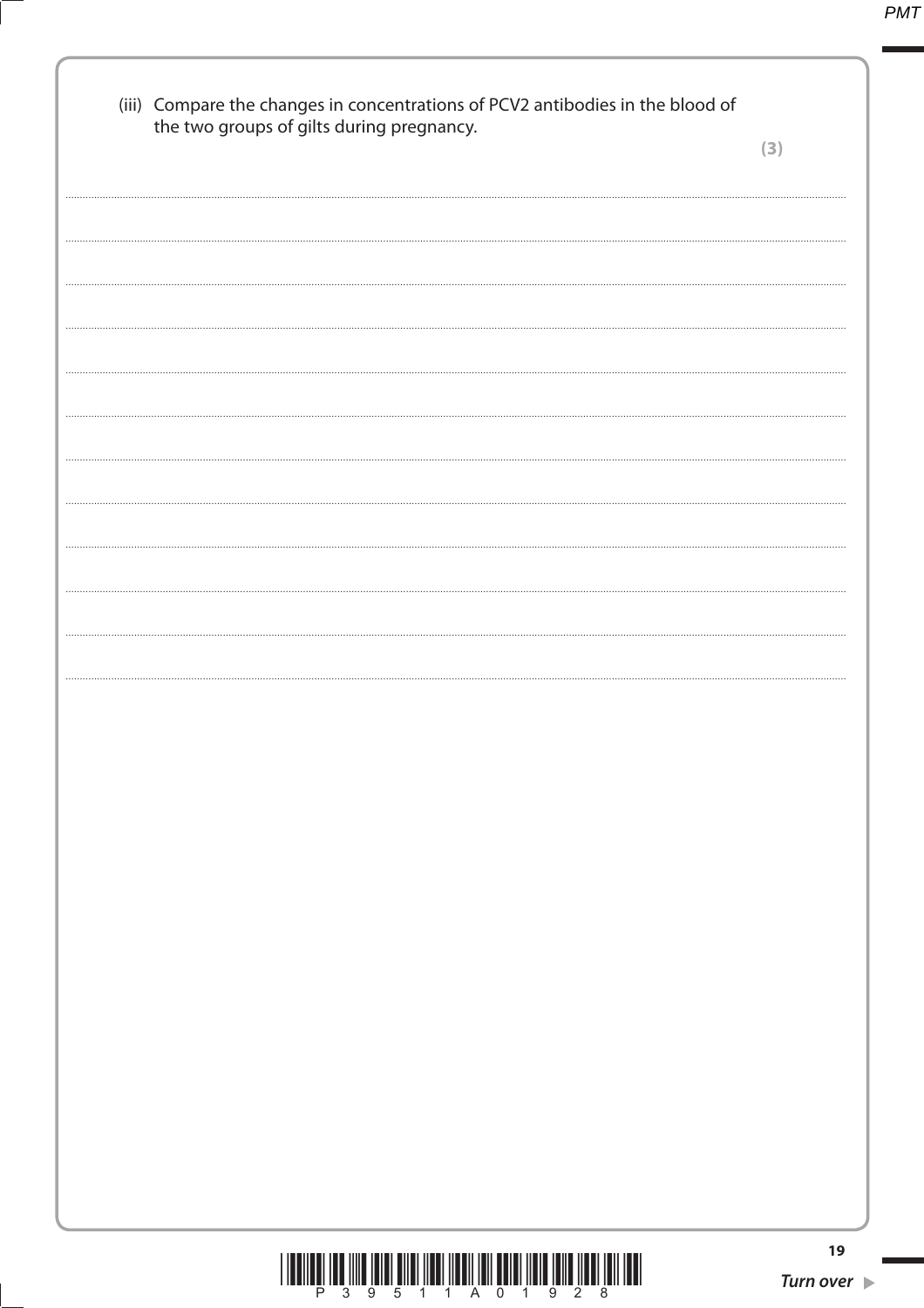(iv) The table below shows the concentration of PCV2 antibodies detected in the piglets produced by the two groups of gilts, during the first 40 days after birth.

| <b>Age of piglets</b> | <b>Concentration of PCV2 antibodies</b><br>/ arbitrary units |                        |
|-----------------------|--------------------------------------------------------------|------------------------|
| / days                | <b>Group A piglets</b>                                       | <b>Group B piglets</b> |
| 0                     | 3.9                                                          | 0.7                    |
| 10                    | 3.2                                                          | 0.8                    |
| 20                    | 3.0                                                          | 2.6                    |
| 40                    | າ ໑                                                          | 2 g                    |

Suggest reasons for the changes in the concentrations of PCV2 antibodies in group A and group B piglets.

 $(3)$ 

(Total for Question 6 = 13 marks)

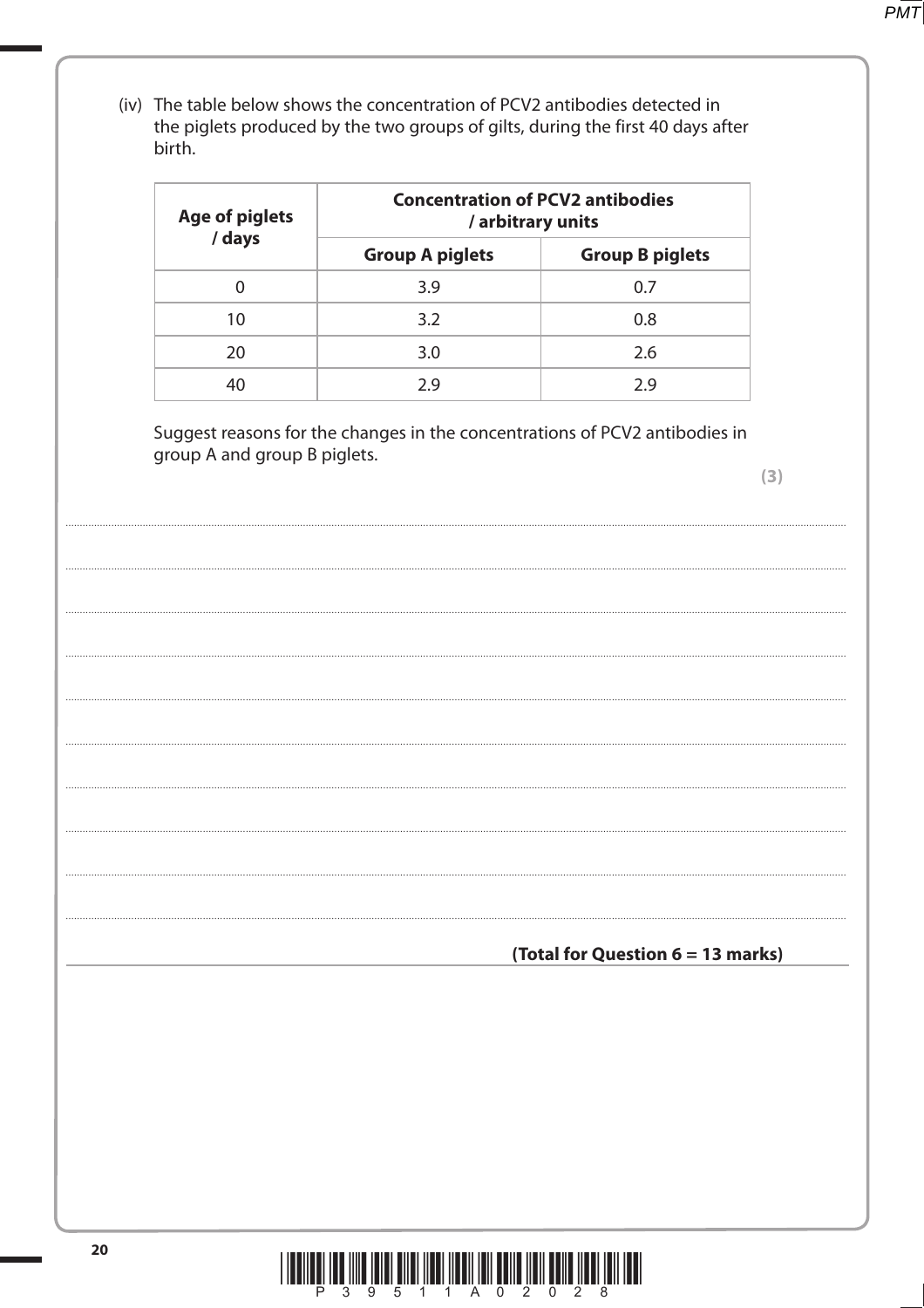**7** Waste plant material from gardens can be turned into a bulk organic fertiliser known as compost. Compost consists of semi-decomposed material which can add texture and mineral nutrients to the soil.

The diagram below shows a typical garden compost bin.



- (a) Place a cross  $\boxtimes$  in the boxes next to the **two** types of organism that would be able to decompose organic compounds in waste plant material.
	- **A** algae
	- **B** bacteria
	- **C** fungi
	- **D** viruses



**(2)**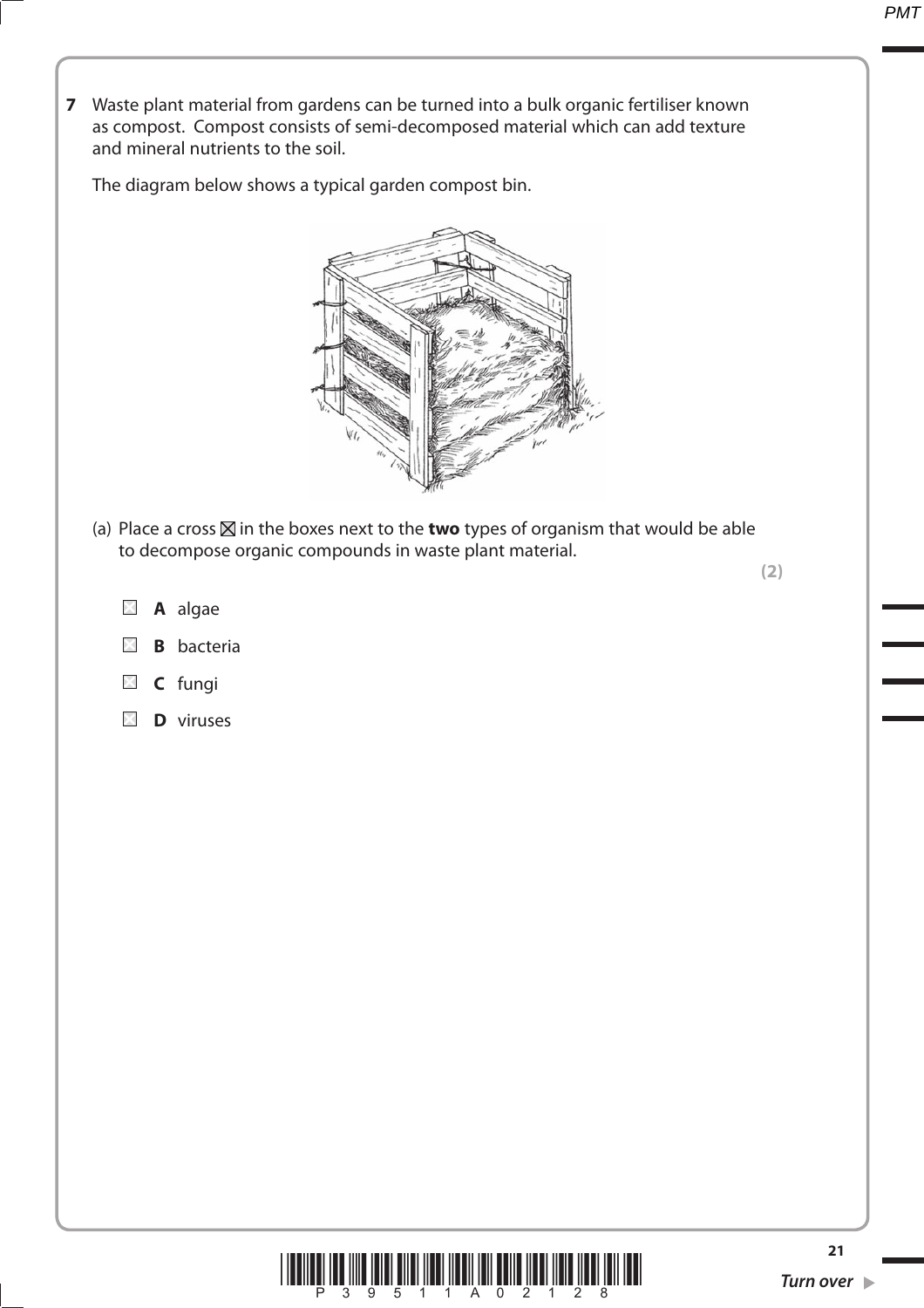(b) As part of a study of compost formation, a student monitored the temperature in a compost heap for several weeks. A compost heap was set up using a mixture of leaves, straw and other plant material.

 The student added some nitrate fertiliser and watered the compost heap. The temperature was measured in the compost heap by inserting a long thermometer at several points. The temperature readings were repeated for a further 16 weeks.



The graph below shows the results of this part of the study.

 The table below shows statements that the student wrote in her report on the study. Place a tick  $(\checkmark)$  in each row to indicate whether the statement is true or false.

**(3)**

| <b>Statement</b>                                                                         | True | <b>False</b> |
|------------------------------------------------------------------------------------------|------|--------------|
| Compost formation involves respiration by<br>microorganisms.                             |      |              |
| I added nitrate fertiliser so that the<br>microorganisms could synthesise nucleic acids. |      |              |
| There is only one trophic level in my compost<br>heap.                                   |      |              |

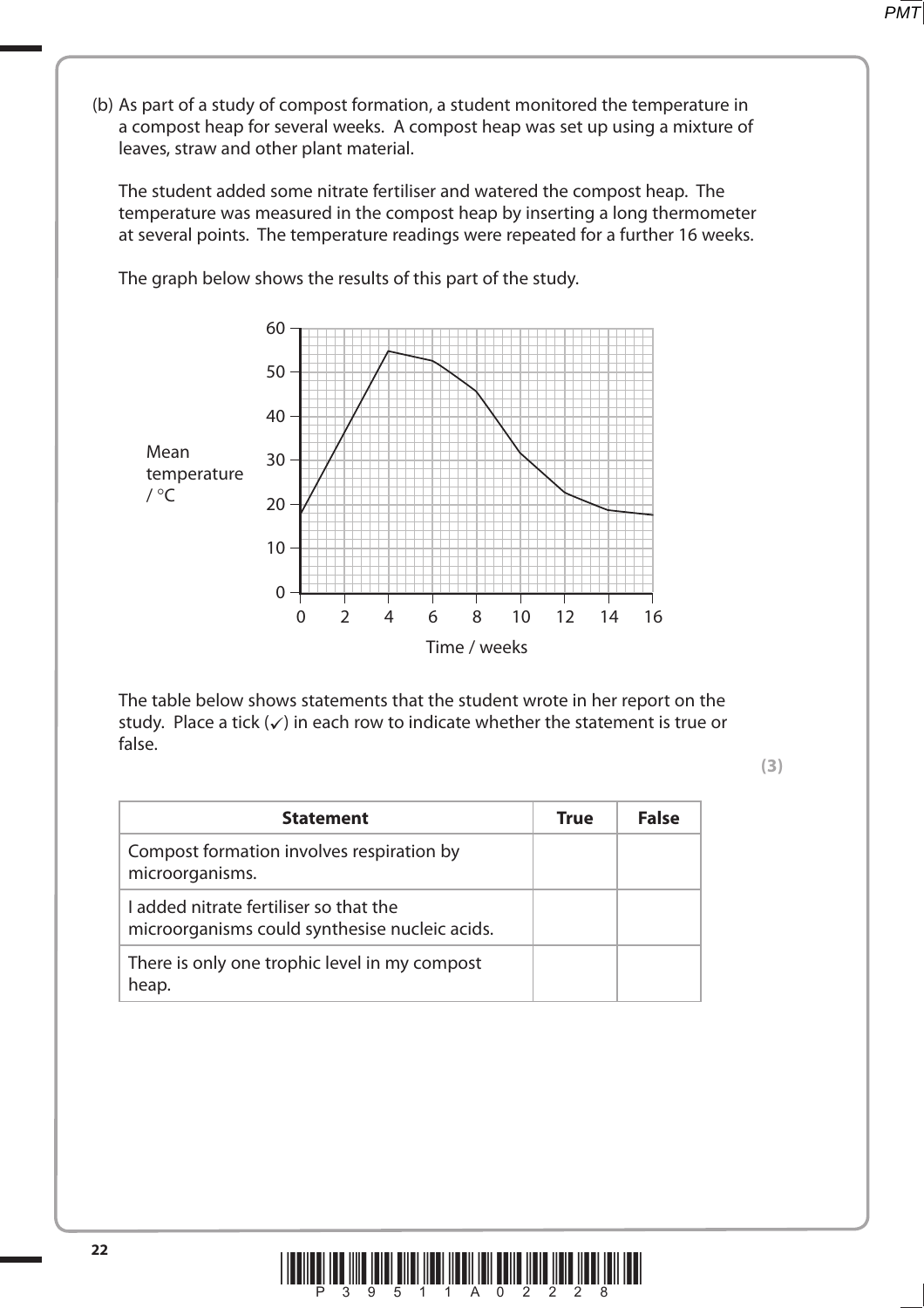| (c) Describe the changes in temperature shown in the graph.<br>Suggest explanations for these changes. | (4) |
|--------------------------------------------------------------------------------------------------------|-----|
|                                                                                                        |     |
|                                                                                                        |     |
|                                                                                                        |     |
|                                                                                                        |     |
|                                                                                                        |     |
|                                                                                                        |     |
|                                                                                                        |     |
| (d) Suggest why the student took temperature measurements by using a long                              |     |
| thermometer at several points.                                                                         |     |
|                                                                                                        | (3) |
|                                                                                                        |     |
|                                                                                                        |     |
|                                                                                                        |     |
|                                                                                                        |     |
|                                                                                                        |     |
|                                                                                                        |     |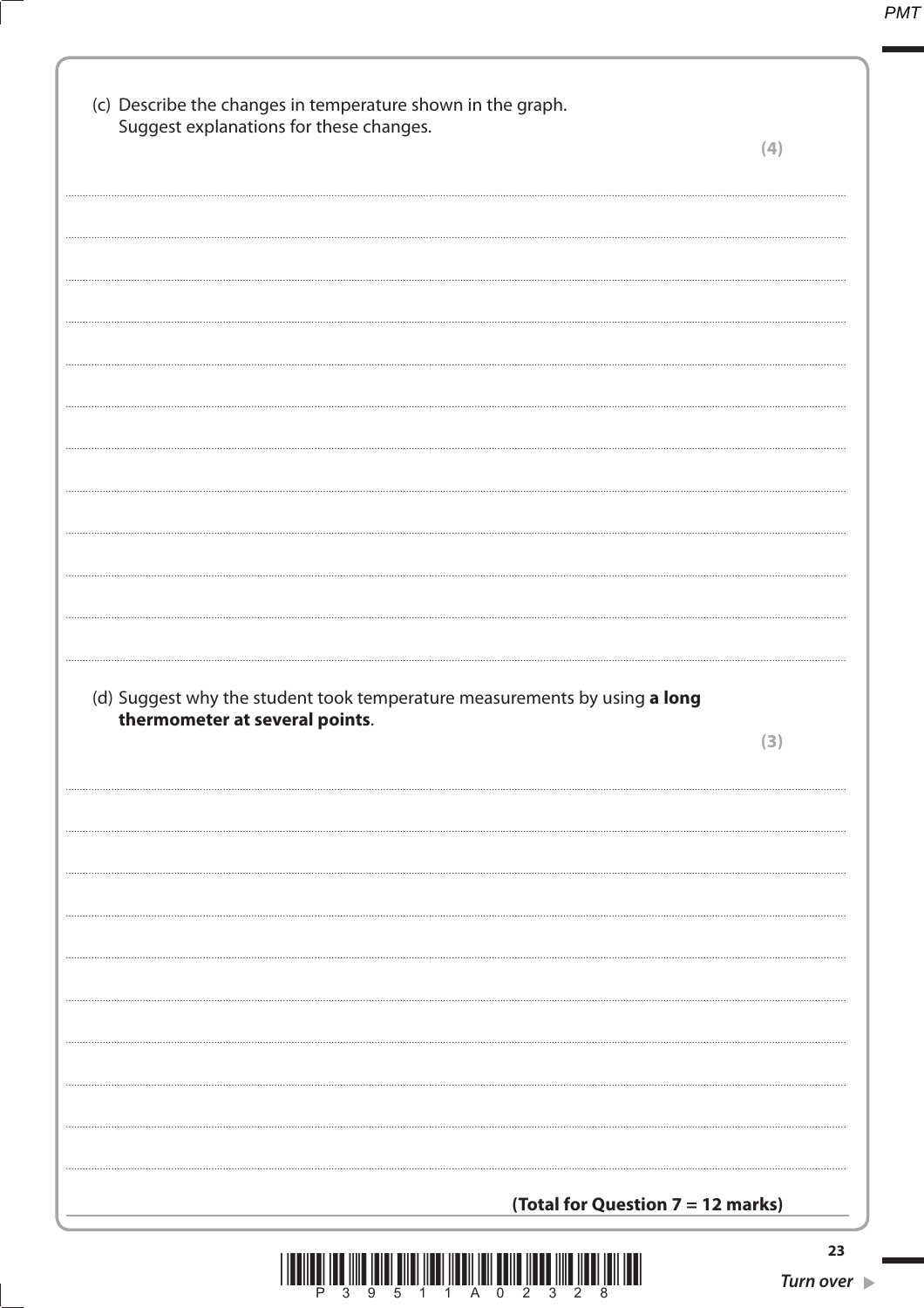| 8 DNA is found in chromosomes and consists of double-stranded polynucleotide<br>molecules. The sequence of bases in DNA forms the basis of what is known as the<br>genetic code. |     |
|----------------------------------------------------------------------------------------------------------------------------------------------------------------------------------|-----|
| (a) Explain why a molecule of DNA can be described as a <b>double-stranded</b><br>polynucleotide.                                                                                |     |
|                                                                                                                                                                                  | (3) |
|                                                                                                                                                                                  |     |
|                                                                                                                                                                                  |     |
|                                                                                                                                                                                  |     |
|                                                                                                                                                                                  |     |
|                                                                                                                                                                                  |     |
|                                                                                                                                                                                  |     |
|                                                                                                                                                                                  |     |
|                                                                                                                                                                                  |     |
|                                                                                                                                                                                  |     |
|                                                                                                                                                                                  |     |
|                                                                                                                                                                                  |     |
|                                                                                                                                                                                  |     |
|                                                                                                                                                                                  |     |
|                                                                                                                                                                                  |     |
|                                                                                                                                                                                  |     |
|                                                                                                                                                                                  |     |
|                                                                                                                                                                                  |     |
|                                                                                                                                                                                  |     |
|                                                                                                                                                                                  |     |
|                                                                                                                                                                                  |     |
| 24<br><u> I I BEITERT TER TITTE TETET BITET TIBET ITBETI TETT BEITE TIBIT BIBTE TIBET TETT TERT</u>                                                                              |     |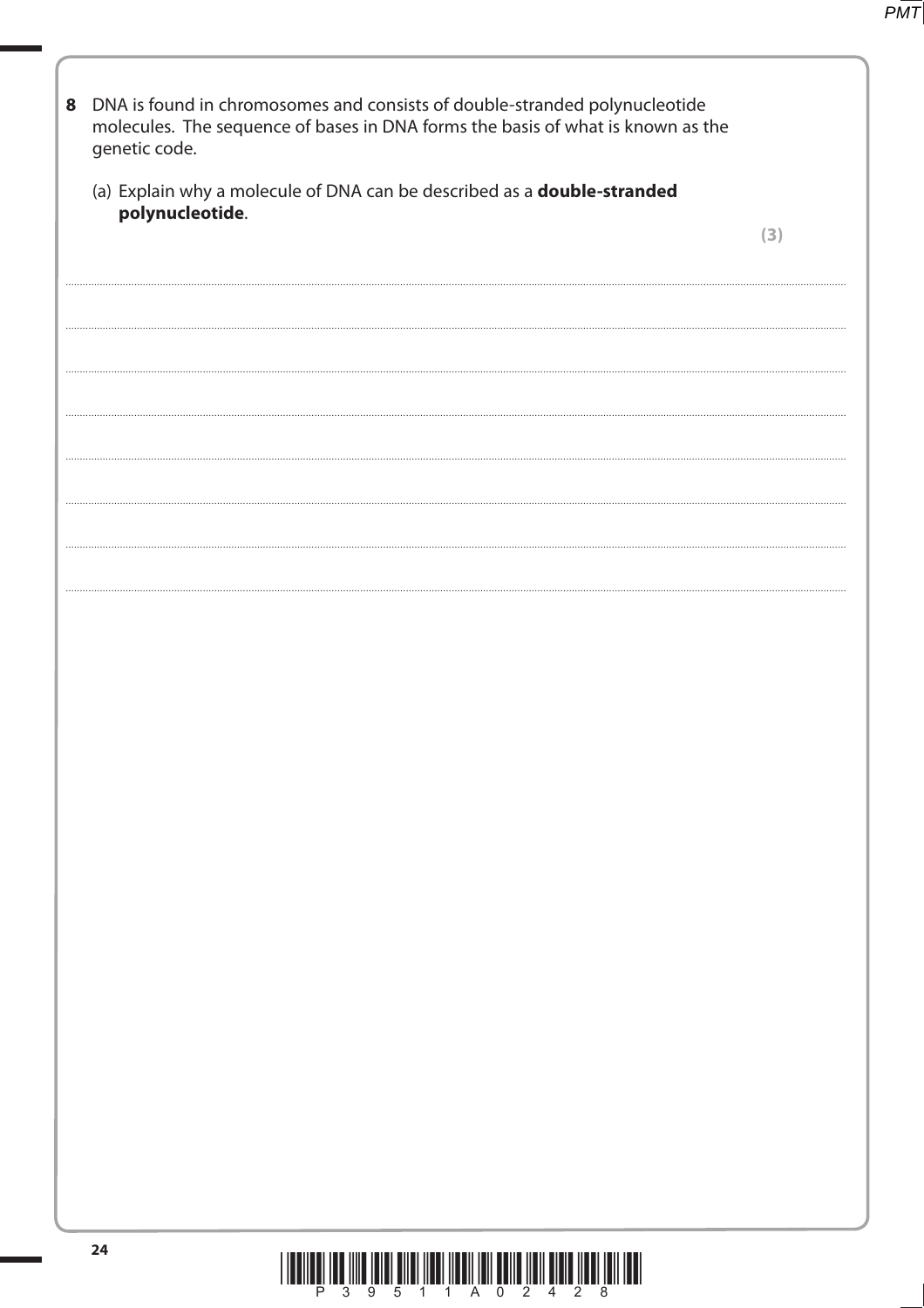| *(b) Describe how the sequence of bases in a DNA molecule would be used to form<br>the primary structure of a protein. |                                   |  |
|------------------------------------------------------------------------------------------------------------------------|-----------------------------------|--|
|                                                                                                                        | (5)                               |  |
|                                                                                                                        |                                   |  |
|                                                                                                                        |                                   |  |
|                                                                                                                        |                                   |  |
|                                                                                                                        |                                   |  |
|                                                                                                                        |                                   |  |
|                                                                                                                        |                                   |  |
|                                                                                                                        |                                   |  |
|                                                                                                                        |                                   |  |
|                                                                                                                        |                                   |  |
|                                                                                                                        |                                   |  |
|                                                                                                                        |                                   |  |
|                                                                                                                        |                                   |  |
|                                                                                                                        |                                   |  |
|                                                                                                                        |                                   |  |
|                                                                                                                        |                                   |  |
|                                                                                                                        |                                   |  |
|                                                                                                                        |                                   |  |
|                                                                                                                        |                                   |  |
|                                                                                                                        |                                   |  |
|                                                                                                                        |                                   |  |
|                                                                                                                        |                                   |  |
|                                                                                                                        |                                   |  |
|                                                                                                                        |                                   |  |
|                                                                                                                        |                                   |  |
|                                                                                                                        | (Total for Question 8 = 8 marks)  |  |
|                                                                                                                        | <b>TOTAL FOR PAPER = 90 MARKS</b> |  |
|                                                                                                                        |                                   |  |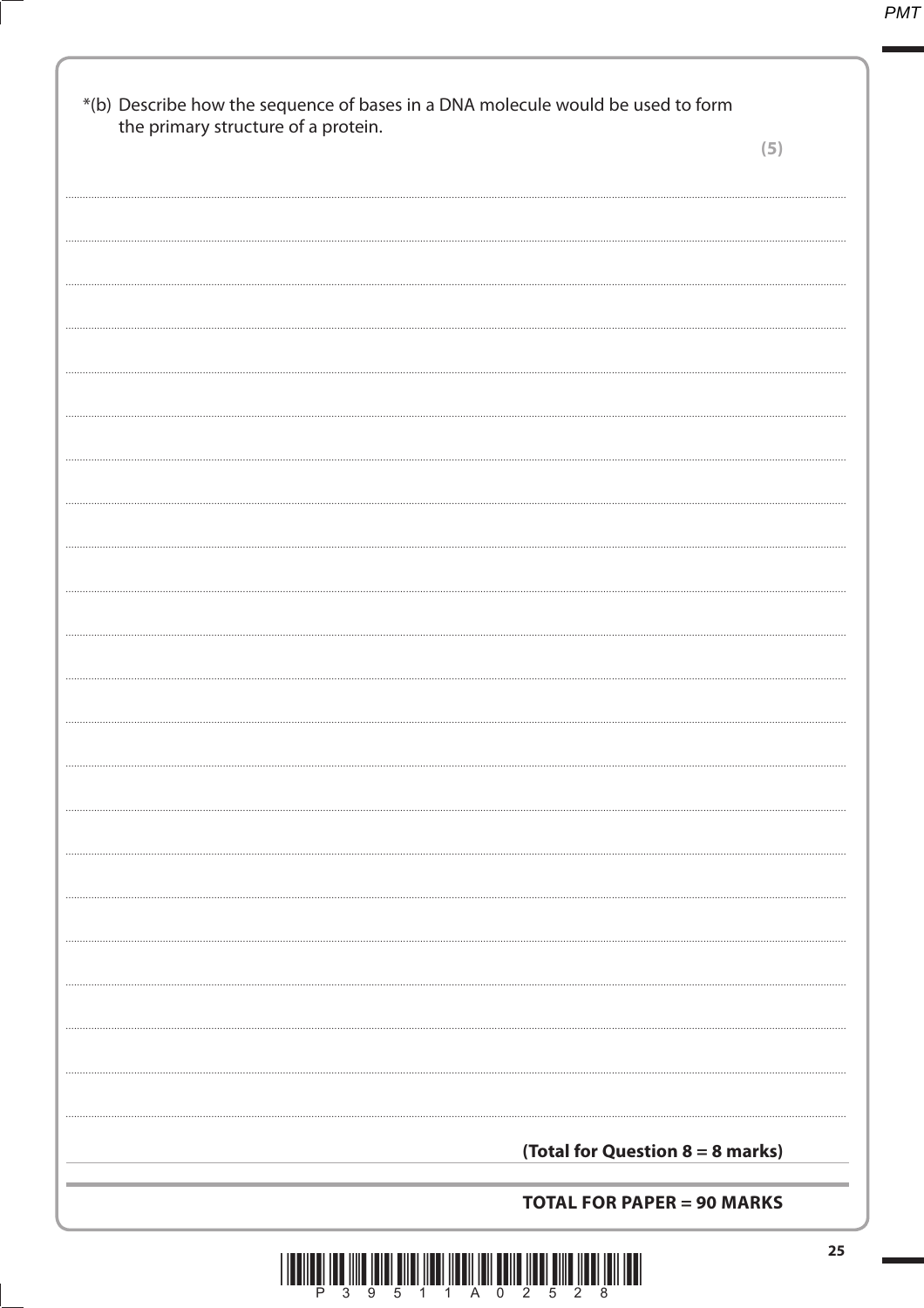#### **BLANK PAGE**

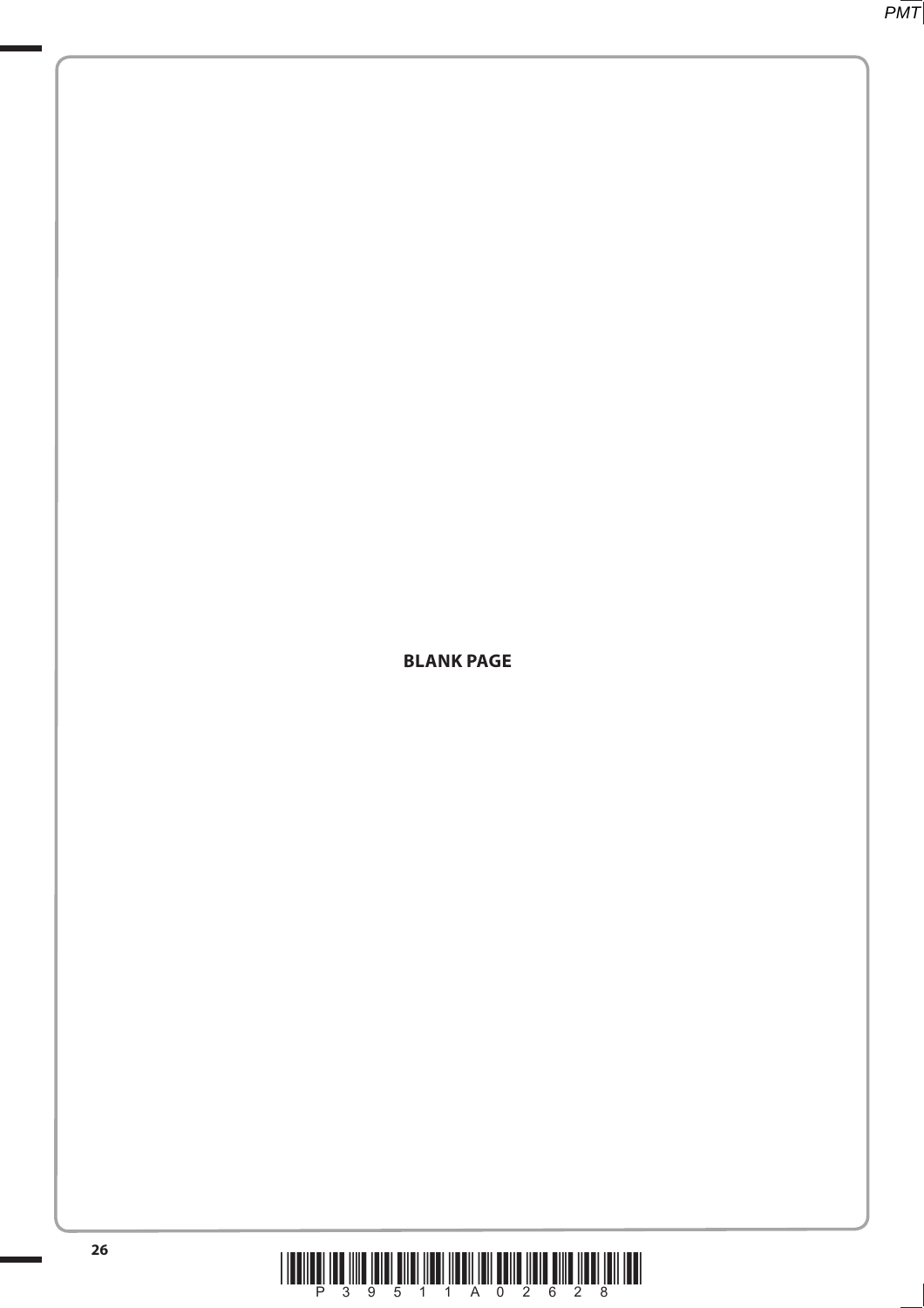